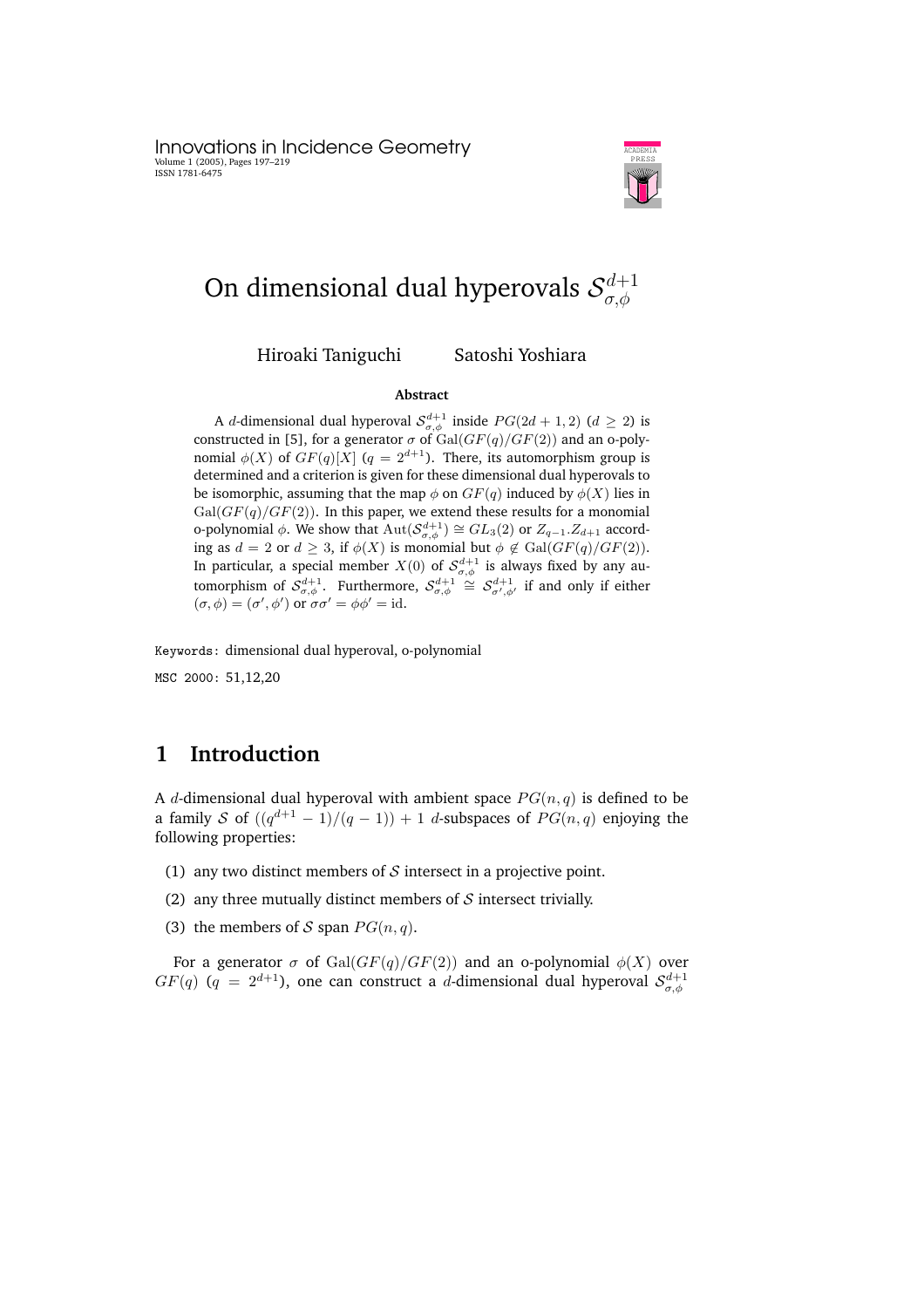inside  $PG(2d + 1, 2)$  by [5, Lemma 1]. (See also Proposition 2.1). When the permutation  $\phi$  on  $GF(q)$  induced by  $\phi(X)$  lies in  $Gal(GF(q)/GF(2))$ , its automorphism group is determined [5, Proposition 7]. Furthermore, for  $\sigma$ ,  $\sigma'$ ,  $\phi$ ,  $\phi'$ generating  $\mathrm{Gal}(GF(q)/GF(2)),$  it is shown that  $\mathcal{S}^{d+1}_{\sigma,\phi}$  is isomorphic to  $\mathcal{S}^{d+1}_{\sigma',\phi'}$  if and only if either  $(\sigma, \phi) = (\sigma', \phi')$  or  $\sigma \sigma' = \phi \phi' = id$  [5, Proposition 11]. In this paper we extended these results to the case when  $\phi$  and  $\phi'$  are induced by monomial o-polynomials. We always assume that  $d \geq 2$ .

**Theorem 1.1.** Let  $\phi$  be a bijection on  $GF(q)$  induced by a monomial o-polynomial *which is not contained in*  $\mathrm{Gal}(GF(q)/GF(2))$ *. Then*  $G = \mathrm{Aut}(\mathcal{S}^{d+1}_{\sigma,\phi})$  *stabilizes*  $X(0)$ *. We have*  $G ≅ GL_3(2)$  *if*  $d = 2$ *, while*  $G ≅ Z_{q-1} : Z_{d+1}$  *for*  $d ≥ 3$ *.* 

**Theorem 1.2.** Let  $\sigma$  and  $\sigma'$  be generators of  $Gal(GF(q)/GF(2))$ , and let  $\phi(X)$ and  $\phi'(X)$  be monomial o-polynomials in  $GF(q)[X]$  such that neither  $\phi$  nor  $\phi$  is *contained in* Gal( $GF(q)/GF(2)$ ).

Then two dimensional dual hyperovals  $\mathcal{S}^{d+1}_{\sigma,\phi}$  and  $\mathcal{S}^{d+1}_{\sigma',\phi'}$  are isomorphic if and *only if either*  $(\sigma, \phi) = (\sigma', \phi')$  *or*  $\sigma \sigma' = \phi \phi' = id_{GF(q)}$ *.* 

Recall that two *d*-dimensional dual hyperovals  $\mathcal S$  and  $\mathcal S'$  with common ambient space  $PG(V)$ , where V is a vector space over  $GF(2)$ , are called *isomorphic* if there is a  $GF(2)$ -linear map f of V sending every member of S to a member of  $\mathcal{S}'$ .

Theorem 1.1 shows that  $\mathcal{S}_{\sigma,\phi}^{d+1}$  is never isomorphic to  $\mathcal{S}_{\sigma',\phi'}^{d+1}$  if  $\phi'$  is contained in  $\mathrm{Gal}(GF(q)/GF(2))$  but  $\phi$  is not, because  $\mathrm{Aut}(\mathcal{S}^{d+1}_{\sigma,\phi})$  fixes the special member  $X(0)$ , while  $\text{Aut}(\mathcal{S}_{\sigma',\phi'}^{d+1})$  is doubly transitive on the members of  $\mathcal{S}_{\sigma',\phi'}^{d+1}$  [5, Proposition 7]. Thus Theorem 1.2 together with [5, Proposition 11] gives a criterion for two dimensional dual hyperovals  $\mathcal{S}_{\sigma,\phi}^{d+1}$  and  $\mathcal{S}_{\sigma',\phi'}^{d+1}$  to be isomorphic, if both  $\phi$  and  $\phi'$  are multiplicative o-polynomials.

The subsidiary aim of this paper is to supply a corrected proof for [5, Lemma 6]. The original proof does not work, as it confuses the trace function for  $GF(q)/GF(2)$  with that for  $GF(2<sup>k</sup>)/GF(2)$ . Step 3 and Step 4 of the proof of Theorem 1.1 provide a proof for [5, Lemma 6], as they do not assume that  $\phi \notin \text{Gal}(GF(q)/GF(2)).$  When  $\phi \in \text{Gal}(GF(q)/GF(2)),$  we have an explicit group T of translations [5, Section 4]. One can also establish Step 3 by showing that T is normal in G, because then  $C_V(T) = X(\infty)$  is G-invariant.

Two new ideas are used to establish Theorem 1.1. One is to exploit a classical result [2] on a group with a split BN-pair of rank one, namely a doubly transitive group in which one point stabilizer contains a normal subgroup acting regularly on the remaining points. The other is to show the invariance of a certain subspace  $X(\infty)$  of the ambient space under some automorphism groups, using Lemma 2.3.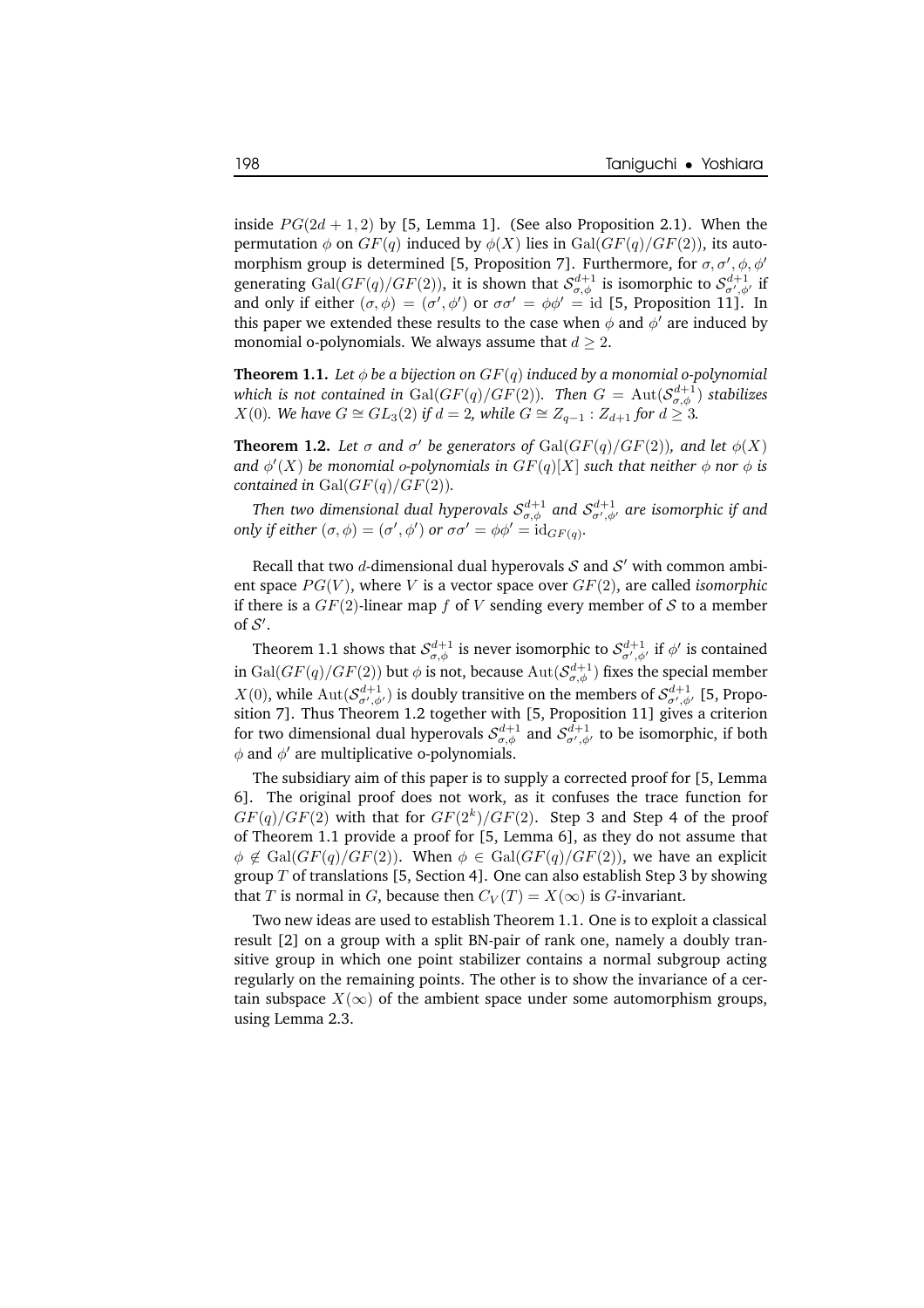The proof of Theorem 1.2 is along the same line with the proof of [5, Proposition 11]. However, we are required more careful treatment because  $GF(q)$  is not necessarily generated by  $b^{(\sigma\phi-1)/(\phi-1)}$   $(b \in GF(q)^{\times})$  (compare Step 3 with the third paragraph of the proof of [5, proposition 11]). We exploit a polynomial representation of a certain function to overcome this difficulty (see Step 4). Furthermore, Lemma 2.3 is used to simplify reduction arguments in Step 1.

The next section provides the definition of  $\mathcal{S}^{d+1}_{\sigma,\phi}$  with the description of its ambient space (Proposition 2.1). It also supplies the notation used throughout the paper and Lemma 2.3. Sections 3 and 4 are respectively devoted to the proofs of Theorems 1.1 and 1.2. In the last section, Proposition 5.1 is given which explains why we require that  $\sigma$  is a generator of  $Gal(GF(q)/GF(2))$  and  $\phi(X)$  is an o-polynomial in the definition of  $\mathcal{S}_{\sigma,\phi}^{d+1}$ .

# **2 Preliminaries**

Throughout this paper, let  $q = 2^{d+1}$  be a power of 2 with  $d \ge 2$ . Let  $\sigma$  be an automorphism of  $GF(q)$  over  $GF(2)$  defined by

$$
x^{\sigma} = x^{2^m}
$$
 for some integer  $m \in \{1, ..., d\}$  with  $(m, d + 1) = 1$ .

Then  $\sigma$  is a generator of the Galois group for an extension  $GF(q)/GF(2)$ , whence the map

$$
\sigma - 1 : GF(q)^{\times} \ni x \mapsto x^{\sigma}/x \in GF(q)^{\times}
$$

is a bijection preserving each subfield of  $GF(q)$ . The inverse map of  $\sigma - 1$  is denoted  $1/(\sigma - 1)$ .

Choose an *o-polynomial*  $\phi(X)$  in  $GF(q)[X]$ , namely,  $\phi(X)$  is a permutation polynomial with  $\phi(0) = 0$  and  $\phi(1) = 1$ , and the polynomial  $\phi_s$  defined by  $\phi_s(X) := (\phi(X+s) - \phi(s))/X$  for every  $s \in GF(q)$  is a permutation polynomial. If  $\phi$  is a *monomial* polynomial, that is,  $\phi(X) = X^N$  for some integer N in  $\{2,\ldots,q-2\}$ , it is an o-polynomial if and only if the following three conditions are satisfied:

 $(N, q - 1) = (N - 1, q - 1) = 1$  and  $\phi_1(X)$  is a permutation polynomial.

We use the same letter  $\phi$  to denote the bijection on  $GF(q)$  induced by  $\phi(X)$ :  $x^{\phi} = \phi(x)$  for all  $x \in GF(q)$ . Then the map

$$
\phi - 1 : GF(q)^{\times} \ni x \mapsto x^{\phi}/x \in GF(q)^{\times}
$$

is a bijection, because it is induced by the polynomial  $\phi_0(X)$ . The inverse map of  $\phi - 1$  is denoted  $1/(\phi - 1)$ . Note that if  $\phi$  is a monomial o-polynomial, then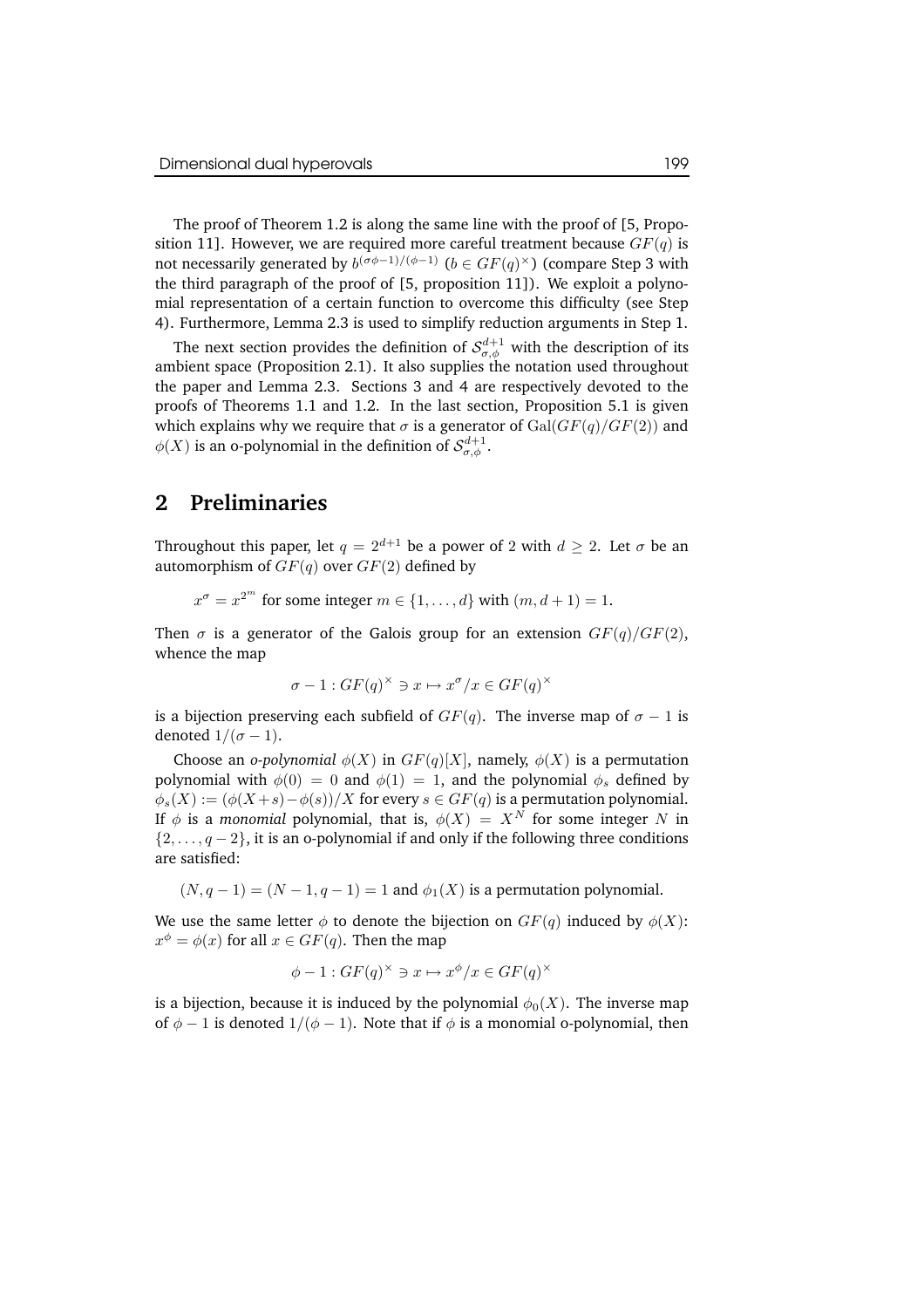$\phi$  − 1 is multiplicative, whence it induces an automorphism of a multiplicative group  $GF(q)^{\times}$ . In particular, it preserves the order of each element of  $GF(q)^{\times}$ , whence it preserves each subfield of  $GF(q)$ .

Throughout this paper, we use  $Tr = Tr<sub>GF(a)/GF(2)</sub>$  to denote the trace function for the field extension  $GF(q)/GF(2)$ . Furthermore, we regard

$$
V := GF(q) \oplus GF(q) = \{(x, y) \mid x, y \in GF(q)\}\
$$

as a  $2(d+1)$ -dimensional vector space over  $GF(2)$ .

**Proposition 2.1.** Let  $\sigma$  be a generator of  $Gal(GF(q)/GF(2))$  with  $q = 2^{d+1}$ ,  $d \geq 2$ , and let  $\phi(X)$  be an o-polynomial  $\phi(X)$  of  $GF(q)[X]$ *. For each*  $t \in GF(q)$ *, define a subspace*  $X(t)$  *of*  $V$  *by* 

$$
X(t) := \{ (x, x^{\sigma}t + xt^{\phi}) \mid x \in GF(q) \}.
$$

 $\text{Then the family } \mathcal{S}^{d+1}_{\sigma,\phi} := \{X(t) \mid t \in GF(q)\} \text{ is a $d$-dimensional dual hyperoval }$ *with ambient space*  $PG(W)$  *or*  $PG(V)$ *, according as*  $\sigma\phi$  *is the identity on*  $GF(q)$ *or not,* where  $W = \{(x, y) | \text{Tr}(y) = 0\}$  *is a hyperplane of V*.

*Proof.* Except the statement for the ambient space, Proposition was shown in [5, Lemma 1]. This part is also verified in view of the following expression of intersections of two members.

$$
X(0) \cap X(t) = [(t^{(\phi - 1)/(\sigma - 1)}, 0)] = [(\phi_0(t)^{1/(\sigma - 1)}, 0)].
$$
\n(1)

$$
X(s) \cap X(t) = [\left( \left( \frac{s^{\phi} + t^{\phi}}{s + t} \right)^{1/(\sigma - 1)}, \left( \frac{s^{\phi} + t^{\phi}}{s + t} \right)^{1/(\sigma - 1)} \left( \frac{s^{\phi}t + t^{\phi}s}{s + t} \right) \right)].
$$
 (2)

We will determine the subspace  $U := \langle X(t) | t \in GF(q) \rangle$  of V. For each  $t \in GF(q)^{\times}$ , we set  $A(t) := \{x^{\sigma}t + xt^{\phi} \mid x \in GF(q)\}$ . It is straightforward to verify that  $A(t) = \{x \in GF(q) \mid \text{Tr}(t^{(1-\phi\sigma)/(\sigma-1)}x) = 0\}$  for every  $t \in GF(q)^{\times}$ . Consider  $A := \langle A(t) | t \in GF(q) \rangle$ , the subspace of  $GF(q)$  consisting of sums of elements in  $A(t)$ 's. As  $\langle X(0), X(t) \rangle = \{(x, y) | x \in GF(q), y \in A(t)\}\$ , we have  $U = \{(x, y) \mid x \in GF(q), y \in A\}.$  As  $A(1) = \{x \in GF(q) \mid \text{Tr}(x) = 0\}$  is a hyperplane of  $GF(q)$ , we have either  $A = GF(q)$  or  $A = A(1)$ . Accordingly we have  $U = V$  or  $U = W$ .

Assume that  $U = W$ . Then  $A = A(1) = A(t)$  for all  $t \in GF(q)^{\times}$ . It is well known that every hyperplane of  $GF(q)$  is uniquely written as the kernel of the  $GF(2)$ -linear form  $x \mapsto Tr(ax)$  for some  $a \in GF(q)^{\times}$ . Thus we have  $t^{(1-\phi\sigma)/(\sigma-1)}=1$ , or equivalently  $t^{\phi\sigma}=t$  for all  $t\in GF(q)^{\times}$ . Thus  $\phi\sigma=\mathrm{id}$  on  $GF(q)$ . Conversely if  $\phi = \sigma^{-1}$ , we have  $A(t) = A(1)$  for all  $t \in GF(q)^{\times}$ , whence  $A = A(1)$  and  $U = W$ .  $\Box$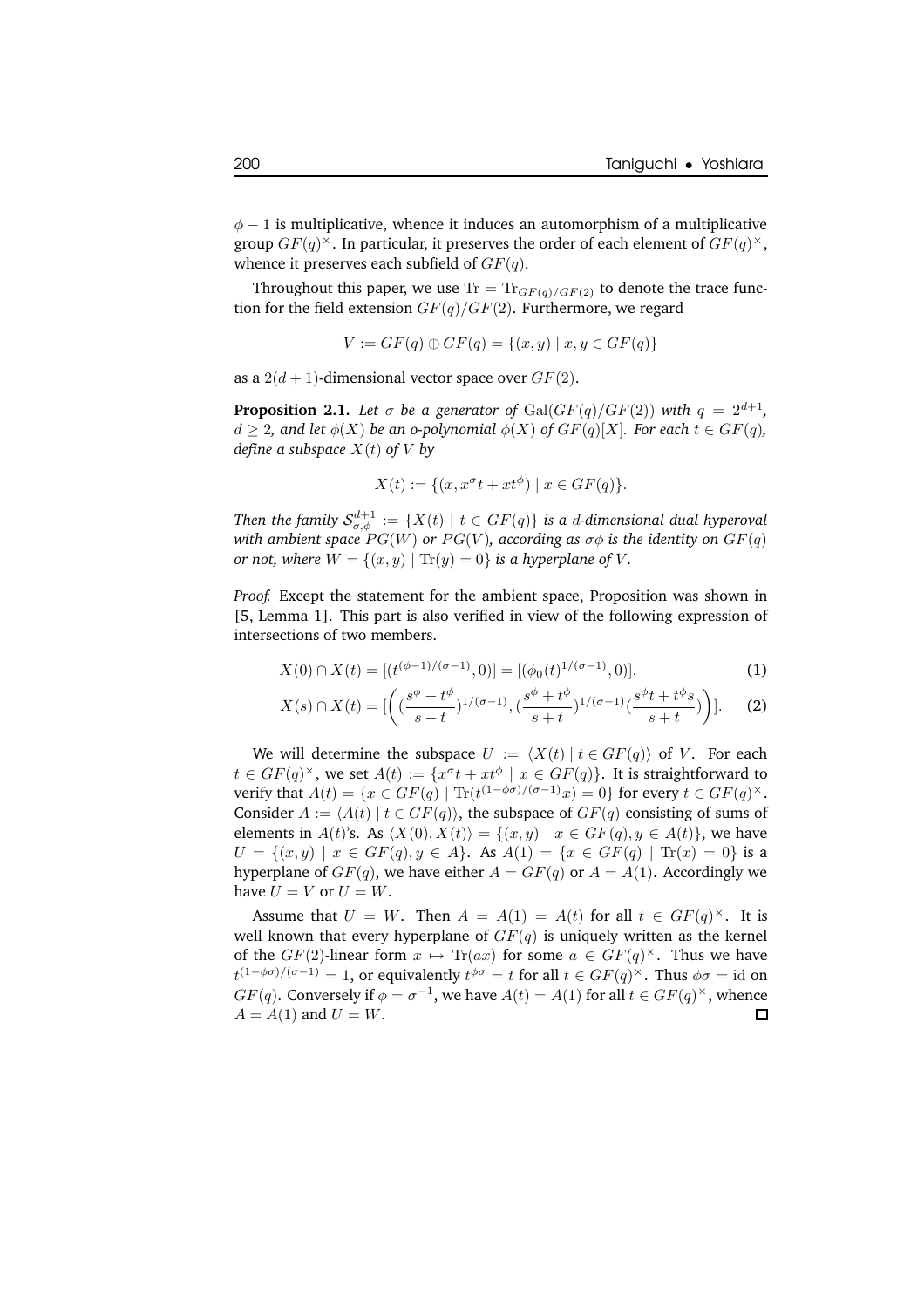We sometimes denote  $\mathcal{S}_{\sigma,\phi}^{d+1}$  by  $\mathcal{S}_{2^m,N}^{d+1}$ , where  $m$  and  $N$  are integers such that  $x^{\sigma} = x^{2^m}$  and  $x^{\phi} = x^N$  for all  $x \in GF(q)$ .

The 'if' part of Theorem 1.2 holds under mild restriction for o-polynomials  $\phi$ and  $\phi'.$ 

**Lemma 2.2.** Let  $\sigma$  and  $\sigma'$  be generators of  $\operatorname{Gal}(GF(q)/GF(2)),$  and let  $\phi(X)$  and  $\phi'(X)$  *be* o-polynomials in  $GF(q)[X]$  with  $\phi, \phi' \notin Gal(GF(q)/GF(2))$ . Assume *that*  $\sigma' \phi = \phi \sigma'$ .

*If either*  $(\sigma, \phi) = (\sigma', \phi')$  *or*  $\sigma \sigma' = \phi \phi' = \mathrm{id}_{GF(q)},$  *then*  $\mathcal{S}^{d+1}_{\sigma, \phi}$  *and*  $\mathcal{S}^{d+1}_{\sigma', \phi'}$  *are isomorphic.*

*Proof.* If  $\sigma = \sigma'$  and  $\phi = \phi'$ , the dimensional dual hyperovals  $\mathcal{S} := \mathcal{S}^{d+1}_{\sigma,\phi}$  and  $\mathcal{S}':=\mathcal{S}^{d+1}_{\sigma',\phi'}$  are identical. If  $\sigma\sigma'=\mathrm{id}=\phi\phi',$  consider the  $GF(2)$ -linear bijection  $\tau$  on V given by  $(x, y) \mapsto (x, y^{\sigma'})$ . Then a vector  $(x, x^{\sigma}t + xt^{\phi})$  of  $X(t)$  is sent under  $\tau$  to a vector  $(x, x t^{\sigma'} + x^{\sigma'} t^{\phi \sigma'})$ . As  $\sigma' \phi = \phi \sigma'$ , we have  $x (t^{\phi \sigma'})^{\phi'} =$  $x(t^{\sigma'\phi\phi'}) = xt^{\sigma'}$ . Then  $(x, xt^{\sigma'} + x^{\sigma'}t^{\phi\sigma'})$  lies in a member  $X(t^{\phi\sigma'})$  of  $S^{d+1}_{\sigma',\phi'}$ . Thus  $\tau$  sends each  $X(t)$  to  $X(t^{\phi\sigma'})$ , whence it induces an isomorphism of S with  $S'$ .

Now we specialize the case when both  $\phi$  and  $\phi'$  are monomial o-polynomials. We introduce important automorphisms  $m_b$  and  $f_\theta$  of  $\mathrm{Aut}(\mathcal{S}^{d+1}_{\sigma,\phi})$  defined for  $b \in GF(q)^{\times}$  and  $\theta \in Gal(GF(q)/GF(2))$  :

$$
m_b: (x, y) \mapsto (bx, b^{(\sigma\phi - 1)/(\phi - 1)}y)
$$
\n
$$
(3)
$$

$$
f_{\theta}: (x, y) \mapsto (x^{\theta}, y^{\theta}) \tag{4}
$$

Observe that for  $t \in G(q)$ ,  $b \in GF(q)^{\times}$ ,  $\theta \in Gal(GF(q)/GF(2))$  we have

$$
X(t)^{m_b} = X(b^{(\sigma-1)/(\phi-1)}t),
$$
\n(5)

$$
X(t)^{f_{\theta}} = X(t^{\theta}).\tag{6}
$$

In the sequel, we set as follows:

$$
S := S_{\sigma,\phi}^{d+1}, G := \text{Aut}(\mathcal{S}) \text{ and } A := \text{the stabilizer of } X(0) \text{ in } G.
$$
  

$$
M := \{m_b \mid b \in GF(q)^{\times}\} \text{ and } F := \{f_{\theta} \mid \theta \in \text{Gal}(GF(q)/GF(2))\}.
$$

The group  $M$  is a cyclic group generated by  $m_\eta$  for a generator  $\eta$  of  $GF(q)^\times,$ because we have  $m_{bb'} = m_b m_{b'}$  from Equation (3). The group F of 'field' automorphisms, which is isomorphic to the cyclic group of order  $d + 1$ , normalizes *M*. We have  $A \ge MF \cong Z_{q-1} : Z_{d+1}$ .

As both  $\sigma$  and  $\phi$  are induced by monomial polynomials, they induce automorphisms of the multiplicative group  $GF(q)^{\times}$ . Moreover  $\phi-1$  and  $1/(\phi-1)$  induce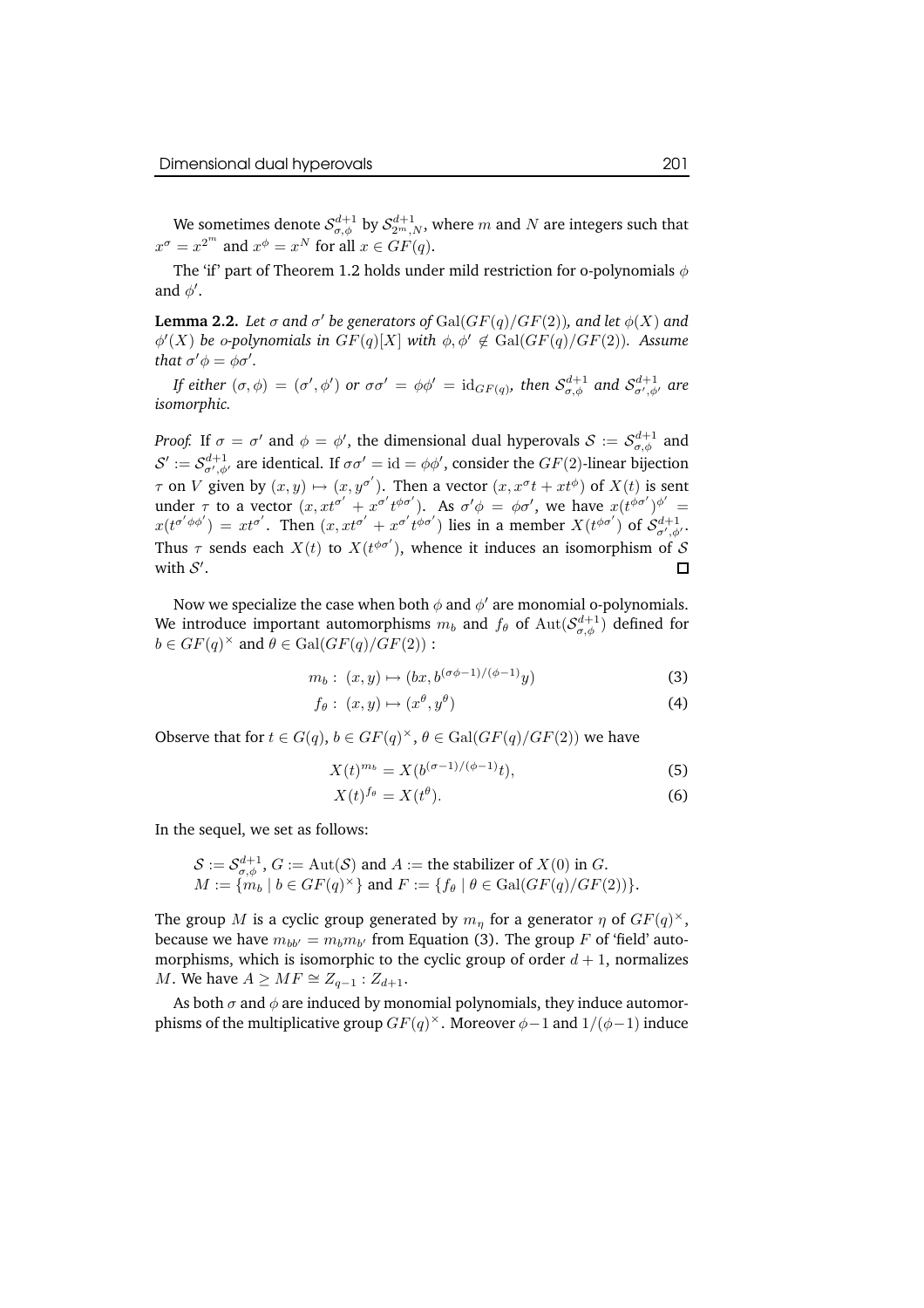automorphisms of  $GF(q)^{\times}$ . Suppose  $b^{(\sigma-1)/(\phi-1)} = 1$  for some  $b \in GF(q)^{\times}$ . Then  $b^{\sigma}/b = 1$  and  $b^{\sigma} = b$ . Thus  $b = 1$ , as  $\sigma$  generates  $Gal(GF(q)/GF(2))$ . Hence it follows from Equation (5) that the cyclic group  $M$  is a subgroup of  $A$ acting regularly on the members of  $S \setminus \{X(0)\}.$ 

Consider the following map

$$
(\sigma\phi - 1)/(\phi - 1) : GF(q)^{\times} \ni x \mapsto x^{(\sigma\phi - 1)/(\phi - 1)} \in GF(q)^{\times}.
$$
 (7)

It is a multiplicative homomorphism of  $GF(q)^{\times}.$  Thus it preserves every subfield of  $GF(q)$ . The map  $(\sigma\phi - 1)/(\phi - 1)$  is not necessarily injective. However, it is never additive, because of the following lemma applied to  $GF(q)$  itself.

**Lemma 2.3.** *Let*  $\sigma$  *be a* generator of  $Gal(GF(q)/GF(2))$  and let  $\phi(X)$  *be a* mono*mial o-polynomial in*  $GF(q)[X]$ *. Then for every non-prime subfield*  $GF(2^k)$  *of*  $GF(q),$  *the restriction of the map*  $(\sigma\phi-1)/(\phi-1)$  *on*  $GF(2^k)$  *does not coincide* with any automorphism in  $\text{Gal}(GF(2^k)/GF(2)).$ 

*Proof.* We denote the restriction of  $\sigma$  and  $\phi$  on  $GF(2^k)$  by the same letters. Then  $\sigma$  is a generator of  $\mathrm{Gal}(GF(2^k)/GF(2))$  and  $\phi$  is induced by a monomial o-polynomial in  $GF(2^k)[X]$ , written also as  $\phi(X)$ . There exists an integer m with  $1 \le m \le k - 1$  coprime with k such that  $x^{\sigma} = x^{2^m}$  for all  $x \in GF(2^k)$ . As  $GF(2^k) \neq GF(2)$ ,  $\sigma$  is not the identity and  $\sigma - 1$  is bijective on  $GF(2^k)$ . Then  $(\sigma\phi - 1)/(\phi - 1)$  is not the identity on  $GF(2^k)$ , for otherwise we would have  $(\sigma - 1)\phi = 0$ , whence  $x^{\phi} = 1$  for every  $x \in GF(q)$ , as  $\sigma - 1$  is bijective on  $GF(2^k)$ .

Suppose  $(\sigma\phi - 1)/(\phi - 1)$  coincides with  $\tau^{-1} \in \text{Gal}(GF(2^k)/GF(2))$ . By the above remark,  $\tau \neq id$ , so that there exists an integer l with  $1 \leq l \leq k - 1$  such that  $x^{\tau} = x^{2^l}$  for all  $x \in GF(2^k)$ . In particular,  $2 \le m + l \le 2(k - 1)$ . From  $(\sigma\phi - 1)/(\phi - 1) = 1/\tau$ ,

$$
(\sigma \tau - 1) = \phi^{-1}(\tau - 1).
$$
 (8)

Take an integer N with  $1 \le N \le 2^k - 1$  such that  $x^{\phi} = x^N$  for all  $x \in GF(2^k)$ . As  $\phi$  is bijective on  $GF(q)^{\times}$ , N is prime to  $2^{k} - 1$ , whence the inverse of N modulo  $2^k-1$  exists. We denote it by  $N'.$  Namely  $N'$  is an integer with  $1\le N'\le 2^k-1$ such that  $NN' \equiv 1 \pmod{2^k - 1}$ . Then Equation (8) is rewritten as

$$
2^{m+l} - 1 \equiv N'(2^l - 1) \pmod{2^k - 1}.
$$
 (9)

Recall that  $\phi^{-1}(X) = X^{N'}$  is also an o-polynomial (see e.g. [1, Result 8]). It follows from Glynn's criterion for monomial o-polynomials [1, Theorem A] that for every  $d \in \{1, \ldots, 2^k - 2\}$ , we have  $d \npreceq (dN' \pmod{2^k - 1})$  with respect to the following ordering  $\preceq$  on  $\{0, \ldots, 2^k - 1\}.$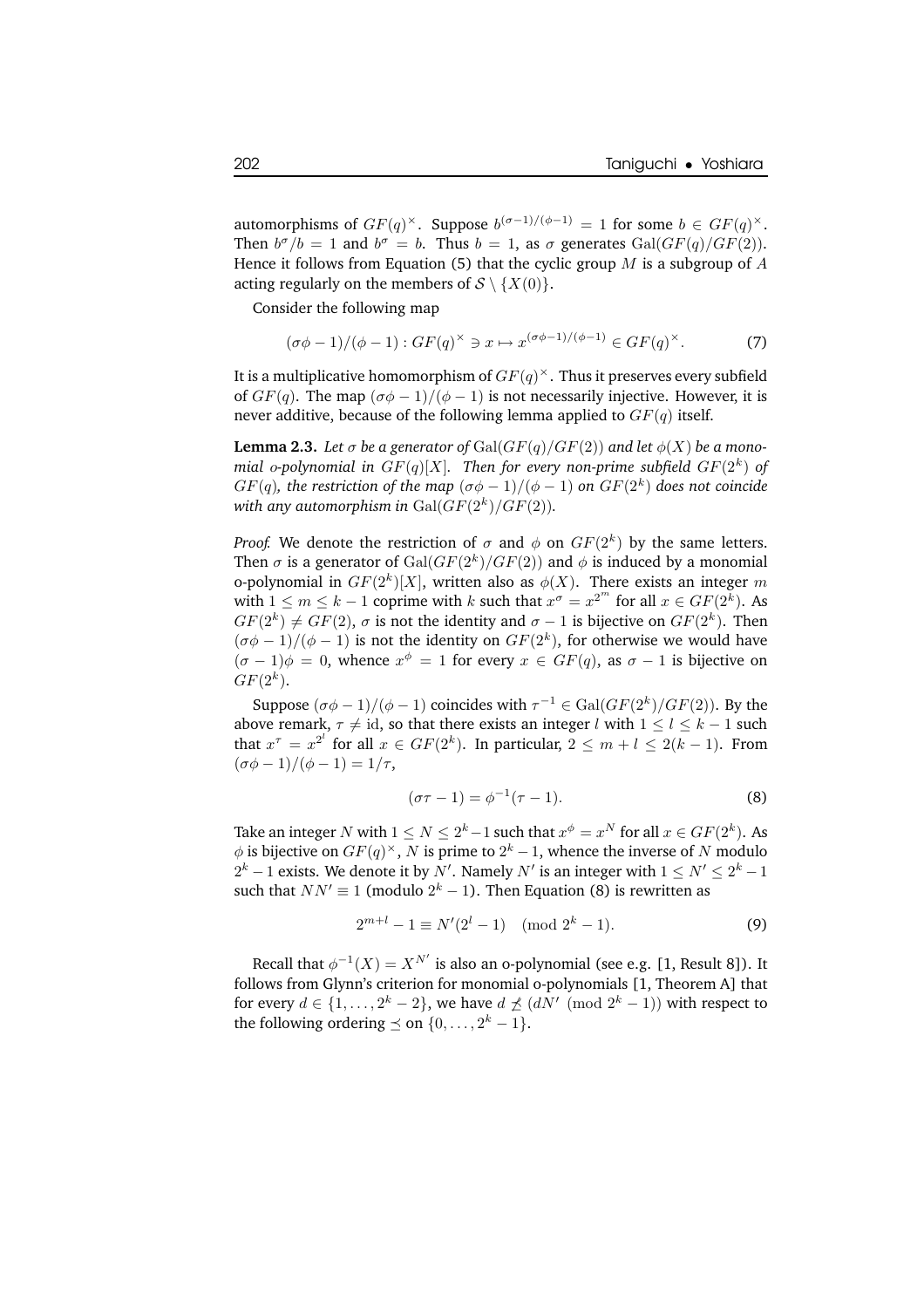For integers  $a = \sum_{i=0}^{k-1} a_i 2^i$  and  $b = \sum_{i=0}^{k-1} b_i 2^i$  with  $a_i, b_i \in \{0, 1\}$ , we define  $a \preceq b$  if and only if  $a_i \leq b_i$  for all  $i = 0, \ldots, k - 1$ .

Note that  $(dN' \pmod{2^k - 1})$  denotes the unique integer M in  $\{1, \ldots, 2^k - 1\}$ with  $M \equiv dN'$  (modulo  $2^k - 1$ ).

Assume that  $2 \leq m + l \leq k$ . Then  $1 \leq 2^{m+l} - 1 \leq 2^k - 1$ , whence we have  $((2^l - 1)N' \pmod{2^k - 1} = 2^{m+l} - 1$  by Equation (9). However, as  $2^{m+l}-1 = \sum_{i=0}^{m+l-1} 2^i$  and  $2^l - 1 = \sum_{i=0}^{l-1} 2^i$ , we have  $2^l - 1 \preceq 2^{m+l} - 1$ , which contradicts Glynn's criterion. Thus we have  $k + 1 \le m + l \le 2(k - 1)$ . In this case, we consider the equation

$$
(2^{m+l}-1)N \equiv 2^l - 1 \pmod{2^k - 1},
$$

equivalent to Equation (9). We have  $2^{m+l} - 1 \equiv 2^f - 1$  (modulo  $2^k - 1$ ), where  $f := m + l - k$ . Then  $1 \le f < l \le k - 1$ , as  $m < k$ . Since  $2^l - 1 \equiv (2^{m+l} - 1)N \equiv$  $(2^f - 1)N$  (modulo  $2^k - 1$ ), we have  $((2^f - 1)N \pmod{2^k - 1} = 2^l - 1$ . Then Glynn's criterion applied to  $d = 2^f - 1$  yields that  $\sum_{i=0}^{f-1} 2^i = 2^f - 1 \npreceq 2^l - 1 =$ <br> $\sum_{i=0}^{l-1} 2^i$ , which contradicts  $f < l$ . Hence we have contradiction in any case.  $\Box$  $\sum_{i=0}^{l-1} 2^i$ , which contradicts  $f < l$ . Hence we have contradiction in any case.

#### **3** Automorphism group of  $\mathcal{S}_{\sigma,\phi}^{d+1}$  $\sigma,\phi$

In this section, we prove Theorem 1.1. We first treat the case when  $d = 2$ .

**Step 1.** *If*  $d = 2$ , *G fixes*  $X(0)$  *and*  $G \cong GL_3(2)$ *.* 

*Proof.* There are three monomial o-polynomials in  $GF(8)[X]$ :  $X^2$ ,  $X^4$  and  $X^6$ . Thus the only choice for  $\phi(X)$  is  $X^6$ . As the map  $x \mapsto x^4$  is the inverse map of the map  $x \mapsto x^2$  on  $GF(8)$ , we have  $S_{2,6}^3 \cong S_{4,6}^3$  by Lemma 2.2. Thus we may assume that  $S = S_{2,6}^3$ .

Let  $\eta$  be a generator of  $GF(8)^{\times}$  with  $\eta^3 = \eta + 1$ . Consider the following involutive  $GF(2)$ -linear transformation v on V:

$$
(1,0)^{v} = (1,0), (\eta,0)^{v} = (\eta^{2},0), (\eta^{2},0)^{v} = (\eta,0);
$$
  

$$
(0,1)^{v} = (0,1), (0,\eta)^{v} = (\eta+\eta^{2},\eta), (0,\eta^{2})^{v} = (\eta^{2},\eta+\eta^{2}).
$$

Then we can verify that  $v$  induces the following permutation on the members of  $S$ :

 $(X(0))(X(1))(X(\eta))(X(\eta^5))(X(\eta^2)X(\eta^4))(X(\eta^3)X(\eta^6)).$ 

Now the stabilizer A of  $X(0)$  in G is isomorphic to a subgroup of  $GL_3(2)$ , as A acts faithfully on  $X(0)$  [5, Lemma 4(1)]. As A contains  $MF \cong Z_7.Z_3$  and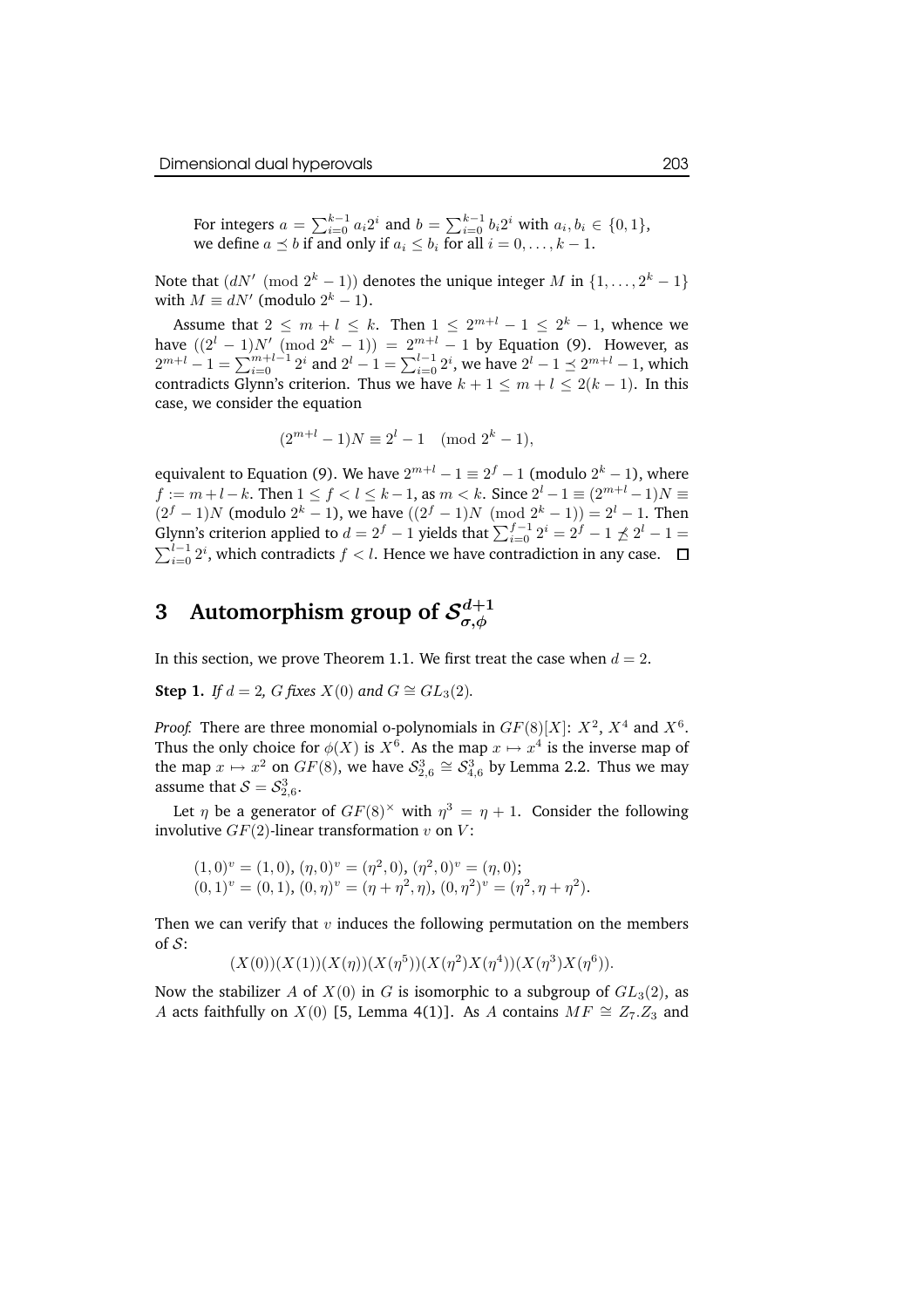the above involution v, we have  $A \cong GL_3(2)$ . In particular, A acts doubly transitively on  $S \setminus \{X(0)\}.$ 

We can also verify that  $\langle X(1), X(\eta) \rangle$  contains  $X(\eta^5)$  but not  $X(0)$ . In particular, *G* does not act triply transitively on the members of *S*. Thus *G* does not move *X*(0), whence *G* = *A*  $\cong$  *GL*<sub>3</sub>(2). move  $X(0)$ , whence  $G = A \cong GL<sub>3</sub>(2)$ .

In the following, we consider the generic case with  $d \geq 3$ . We first determine the stabilizer A in G of  $X(0)$ . From Step 2 to Step 4, we do not assume that  $\phi \notin \text{Gal}(GF(q)/GF(2)).$ 

**Step 2.** *One of the following occurs.*

- $(1)$   $A = MF$ .
- *(2) We have*  $d + 1 = 2k$  *with*  $k \geq 2$  *and*  $A = LF$ *, where*  $L = Z \times S$  *is a normal*  $s$ ubgroup of  $A$  isomorphic to  $GL_2(2^k)$  with direct factors  $Z \ := \ Z(L) \ \cong$  $Z_{2^k-1}$  and  $S := L' \cong SL_2(2^k)$ *. We also have*  $|L \cap F| = |S \cap F| = 2$ *.*

*Proof.* As A acts on  $X(0)$  faithfully by [5, Lemma 4(1)], A is isomorphic to a subgroup of  $GL(X(0)) \cong GL_{d+1}(2)$ , regarding  $X(0)$  as a  $(d+1)$ -dimensional space over  $GF(2)$ . Now M is a cyclic subgroup of order  $q-1$  acting regularly on the nonzero vectors  $(X(0) \cap X(t))^{\times}$   $(t \in GF(q)^{\times})$  of  $X(0)$ , whence it is a Singer cycle of  $GL(X(0))$ . As A is a subgroup of  $GL(X(0))$  containing a Singer cycle M on  $X(0)$ , it follows from Kantor's result [4] that A has a normal subgroup isomorphic to  $GL_{(d+1)/e}(2^e)$  for some divisor e of  $d+1$ . If  $e = d+1$ , this normal subgroup coincides with the Singer cycle  $M$ , whence  $A$  is contained in the normalizer of M in  $GL_{d+1}(2)$ . It is easy to verify that the normalizer is MF. Thus in this case we have  $A = MF$ . Assume that  $e < d + 1$ . As  $d \geq 3$ , one of the following holds from the arguments in [5, Lemma 5]:

(a)  $d + 1 = 4$  and  $A \cong GL_{d+1}(2)$ .

(b)  $d+1=2k$  and A contains a normal subgroup isomorphic to  $GL_2(2^k)$ .

We eliminate Case (a) first. Assume that Case (a) holds. There are only three monomial o-polynomials in  $GF(16)[X]$ :  $X^2$ ,  $X^8$  and  $X^{14}$ . As  $S^4_{2,14}$  is isomorphic to  $\mathcal{S}^4_{8,14}$  by Lemma 2.2, we may assume that  $\mathcal{S} = \mathcal{S}^4_{2,14}$ . Observe that for  $t \in GF(16) \setminus GF(2)$ 

$$
\langle X(0), X(1) \rangle \cap X(t) = \{ (x, x^{\sigma}t + xt^{\phi}) \mid \text{Tr}(x^{\sigma}t + xt^{\phi}) = 0 \},
$$

where Tr denotes the trace function for  $GF(16)/GF(2)$ . As  $Tr(x^{\sigma}t + xt^{\phi}) =$  $\text{Tr}(x^{\sigma}(t + t^{\phi\sigma}))$ , the member  $X(t)$  is contained in  $\langle X(0), X(1) \rangle$  if and only if  $t + t^{\phi\sigma} = t + t^{-2} = 0$ , namely  $t \in GF(4)^\times$ . In particular,  $\langle X(0), X(1) \rangle \cap X(t)$  is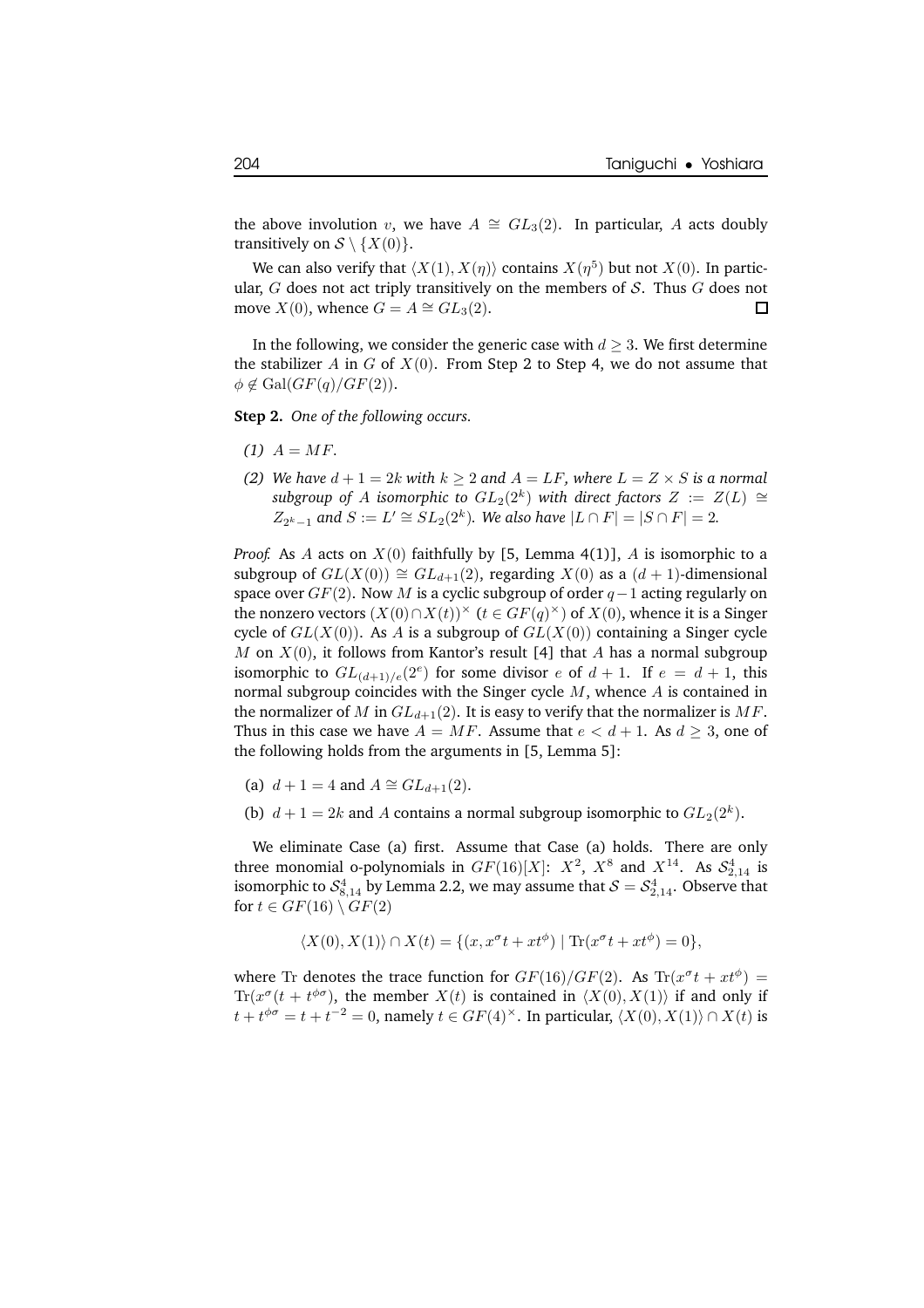of dimension 4 or 3 according as  $t \in GF(4)^\times$  or not. However, as  $A \cong GL_4(2)$ is doubly transitive on  $S \setminus \{X(0)\}\)$ , the stabilizer of  $X(1)$  in A is transitive on  $S\backslash {X(0), X(1)}$ , whence the dimension of  $\langle X(0), X(1)\rangle \cap X(t)$  does not depend on the choice of  $t \in GF(16) \setminus GF(2)$ . This contradiction shows that Case (a) does not occur.

Assume that Case (b) occurs. As  $d \geq 3$ , we have  $k \geq 2$ . Let L be a normal subgroup of A isomorphic to  $GL_2(2^k)$ . Then  $M \leq L$  and  $L = Z \times S$ , where  $S \cong SL_2(2^k)$  and  $Z = Z(L) \cong Z_{2^k-1}$ . Let  $\eta$  be a generator of  $GF(q)^{\times}$ . Then  $\zeta:=\eta^{2^k+1}$  is a generator of  $GF(2^k)^\times$  and  $m_\zeta$  is a generator of  $Z.$  In particular,  $Z \leq M$ . Moreover,  $M = Z \times (M \cap S)$ , as  $|Z| = 2<sup>k</sup> - 1$  is coprime with  $[M : Z] =$  $2^k + 1$ .

A Singer cycle M in  $GL(GF(q)) \cong GL_{d+1}(2)$  is self-centralizing. In particular,  $C_A(L) \leq C_A(M) = M = Z \times (M \cap S)$ . As S is simple and so  $C_{M \cap S}(S) = 1$ , we have  $C_A(L) = Z$ . Then  $Z \leq C_A(S) \leq C_A(L) = Z$ , whence  $C_A(S) = Z$ . Now A normalizes  $S \cong \text{Inn}(S)$ , and hence  $A/SC<sub>A</sub>(S)$  is isomorphic to a subgroup of  $Out(S)$ , which is known to be the group of field automorphisms induced by  $Gal(GF(2^k)/GF(2))$ . Each element  $f_{\theta}$  of  $F$  induces an automorphism on  $GF(2^k)$ . It induces a  $GF(2^k)$ -linear map on  $GF(q)$  if and only if  $\theta$  fixes every element of  $GF(2^k)$ , whence  $\theta \in \big\langle \sigma^k \big\rangle$ . Thus  $F \cap L = \big\langle f_\sigma^k \big\rangle$  of order 2, which lies in *S*, as  $[L : S] = 2<sup>k</sup> - 1$  is odd. Then  $F \cap L = F \cap S = \langle u \rangle$  with  $u = (f_{\sigma})<sup>k</sup>$ , and  $F/(F \cap S)$  is isomorphic to Out(S). Thus  $A/SC_A(S) \cong$  Out(S)  $\cong$   $F/(F \cap S)$ , whence  $A = (C_A(S) \times S)F = (Z \times S)F$ . □ whence  $A = (C_A(S) \times S)F = (Z \times S)F$ .

**Step 3.** A *acts on*  $X(\infty) := \{(0, y) | y \in GF(q)\}.$ 

*Proof.* This is clear if  $A = MF$ , as both M and F act on  $X(\infty)$  in view of Equations (3) and (4). Thus we may assume that Case (2) occurs in Step 2. We use the notation there.

We first examine the Z-orbits on  $V^{\times} := V \setminus \{0\}$ . Regard  $GF(q)$  as a 2dimensional space over  $GF(2^k)$  and let  $\zeta_i$   $(i=0,\ldots,2^k)$  be elements of  $GF(q)^{\times}$ no two of which lie in the same 1-dimensional subspace over  $GF(2^k)$  of  $GF(q).$ For each  $\zeta_i$   $(i = 0, \ldots, 2^k)$  and  $c \in GF(q)^{\times}$ , set

$$
Z(\zeta_i, c) := \{ (\zeta_i x, cx^{(\sigma \phi - 1)/(\phi - 1)}) \mid x \in GF(2^k)^{\times} \}.
$$

As  $Z = \langle m_\zeta \rangle$ , each  $Z(\zeta_i, c)$  is a Z-orbit of length  $2^k - 1$  from Equation (3). Moreover, it is easy to see that  $X(0)^\times$  is a disjoint union of  $Z(\zeta_i,0)$  for  $i=$  $(0, \ldots, 2^k)$  and that  $V \setminus (X(0) \cup X(\infty))$  is a disjoint union of  $Z(\zeta_i, c)$  for  $i =$  $0, \ldots, 2^k$  and  $c \in GF(q)^{\times}$ . On the other hand, each Z-orbit in  $X(\infty)^{\times}$  is of the form

$$
Z(c) := \{ (0, c y^{(\sigma \phi - 1)/(\phi - 1)} \mid y \in GF(2^k)^{\times} \}
$$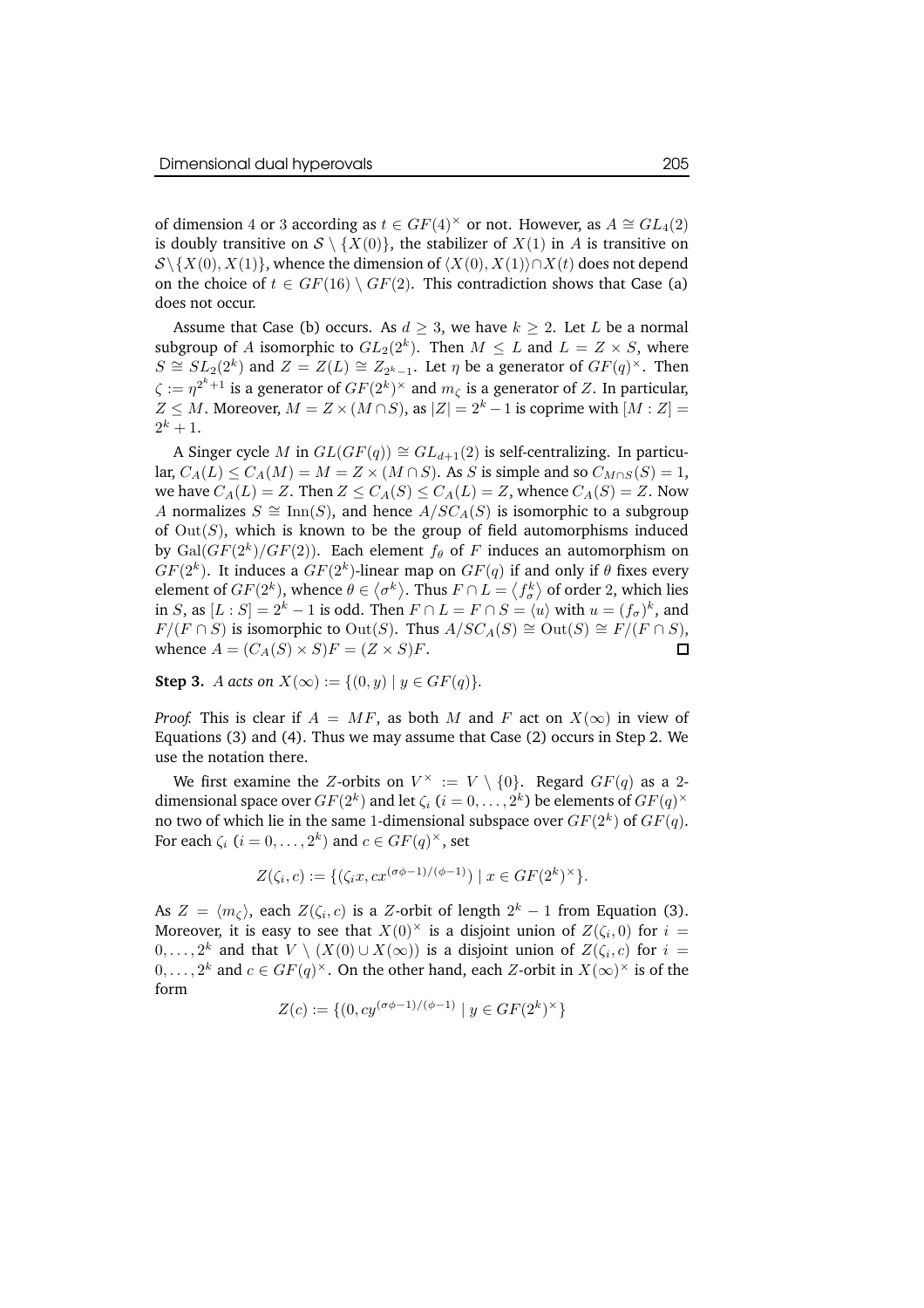for some  $c \in GF(q)^{\times}$  by Equation (3). In particular, each Z-orbit in  $X(\infty)^{\times}$  is of length *l*, where  $l := #\{y^{(\sigma\phi - 1)/(\phi - 1)} \mid y \in GF(2^k)^{\times}\}.$ 

Suppose  $l < 2^k - 1$ . Then every Z-orbit in  $X(\infty)^\times$  has length l, which is different from the length  $2^k - 1$  of each  $Z$ -orbit in  $V \setminus X(\infty)$ . As  $Z$  is normal in A, every element of A permutes the Z-orbits in  $V^{\times}$ . Thus A acts on the union of Z-orbits of length l, which is  $X(\infty)^\times$ . Hence in this case A acts on  $X(\infty)$ .

Thus we may assume that  $l = 2<sup>k</sup> - 1$ , that is, the restriction of a map  $(\sigma\phi - 1)$ /  $(\phi - 1)$  on  $GF(2^k)$  is a (multiplicative) bijection. We denote its inverse map by  $(\phi - 1)/(\sigma \phi - 1).$ 

Now take any involution v of S. As v stabilizes  $X(0)$ , there exist  $GF(2)$ -linear maps a, c, d on  $GF(q)$  such that

$$
(x, y)^{v} = (x^{a} + y^{c}, y^{d})
$$
 (10)

for every  $x, y \in GF(q)$ . As v centralizes  $Z = \{m_b | b \in GF(2^k)^{\times}\}\$ , Equations (3) and (10) show that  $(x,y)^{m_b v} = ((bx)^a + (b^{(\sigma\phi-1)/(\phi-1)}y)^c, (b^{(\sigma\phi-1)/(\phi-1)}y)^d)$  coincides with  $(x,y)^{vm_b}=(b\cdot x^a+b\cdot y^c,(b^{(\sigma\phi-1)/(\phi-1)})\cdot y^d)$  for all  $b\in GF(2^k)^\times$  and  $x, y \in GF(q)$ . In particular, we have  $b \cdot y^c = (b^{(\sigma \phi - 1)/(\phi - 1)}y)^c$ , or equivalently

$$
(by)^c = (b^{(\phi-1)/(\sigma\phi-1)}) \cdot y^c \tag{11}
$$

for all  $y \in GF(q)$  and  $b \in GF(2^k)^{\times}$ . From Equation (11) and the linearity of c, we have  $(b_1 + b_2)^{(\phi-1)/(\sigma\phi-1)} \cdot y^c = ((b_1 + b_2)y)^c = (b_1y)^c + (b_2y)^c$ , which is equal to  $b_1^{(\phi-1)/(\sigma\phi-1)} \cdot y^c + b_2^{(\phi-1)/(\sigma\phi-1)} \cdot y^c$ . Thus

$$
((b_1+b_2)^{(\phi-1)/(\sigma\phi-1)}+b_1^{(\phi-1)/(\sigma\phi-1)}+b_2^{(\phi-1)/(\sigma\phi-1)})\cdot y^c=0
$$

for all  $b_1 \neq b_2 \in GF(2^k)^{\times}$  and  $y \in GF(q)$ . If there exists  $y \in GF(q)$  with  $y^c \neq 0$ , then we have

$$
(b_1+b_2)^{(\phi-1)/(\sigma\phi-1)}=b_1^{(\phi-1)/(\sigma\phi-1)}+b_2^{(\phi-1)/(\sigma\phi-1)}
$$

for all  $b_1 \neq b_2 \in GF(2^k)^{\times}$ . Thus the map  $(\phi - 1)/(\sigma \phi - 1)$  on  $GF(2^k)$  is  $GF(2)$ -linear. Then its inverse map, which is  $(\sigma\phi - 1)/(\phi - 1)$  restricted to  $GF(2<sup>k</sup>)$ , is both multiplicative and additive on  $GF(2<sup>k</sup>)$ . Thus it coincides with an automorphism  $\tau$  in  $\mathrm{Gal}(GF(2^k)/GF(2)).$  However, this is impossible by Lemma 2.3, as  $k \geq 2$ . Hence we have  $y^c = 0$  for all  $y \in GF(q)$ . This shows that the involution v acts on  $X(\infty)$ .

As  $S \cong SL_2(2^k)$  is generated by involutions, the above conclusion implies that  $A = (Z \times S)F$  also acts on  $X(\infty)$ .  $\Box$ 

**Step 4.** *Case (2) in Step 2 does not occur.*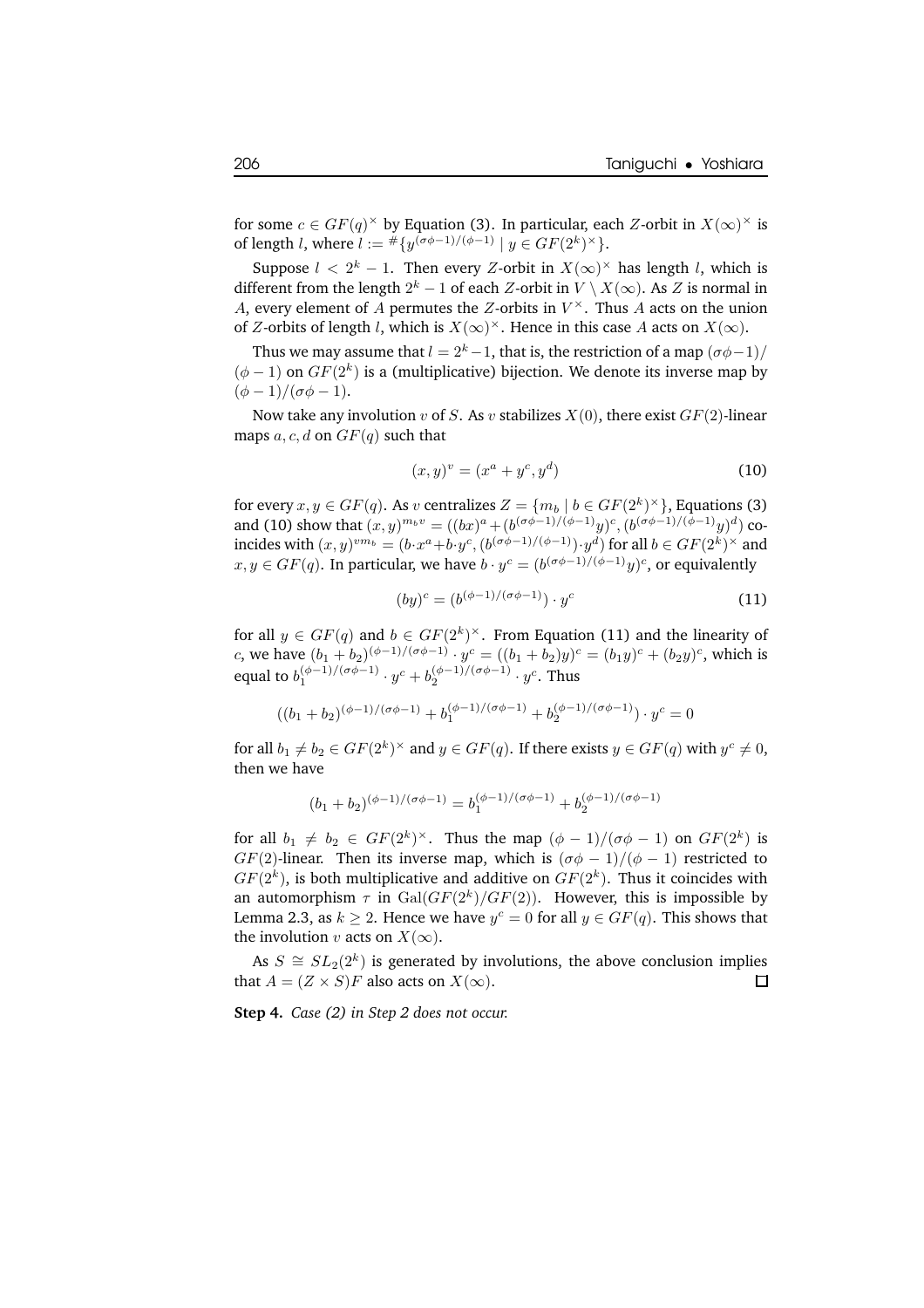*Proof.* By Step 3,  $X(0)$  and  $X(\infty)$  are A-invariant subspaces of V. As V =  $X(0) \oplus X(\infty)$ , for each  $g \in A$  there are  $GF(2)$ -linear maps  $\overline{g}$  and  $\tilde{g}$  on  $GF(q)$ such that

$$
(x,y)^g = ((x)\overline{g}, (y)\tilde{g})
$$
\n(12)

for all  $x, y \in GF(q)$ . On the other hand, q induces a permutation on S. We denote  $X(t)^g = X(t\hat{g})$  for each  $t \in GF(q)$ . As  $X(0) \cap X(t) = [(t^{\varepsilon}, 0)]$  with  $\varepsilon := (\phi - 1)/(\sigma - 1)$ , applying g to this equation we have  $X(0) \cap X(t\hat{g}) = [(t^{\varepsilon})\overline{g}, 0]$ , whence  $(t\hat{g})^{\varepsilon} = (t^{\varepsilon})\overline{g}$ . Thus we obtain the following relation for all  $t \in GF(q)^{\times}$ :

$$
(t)\hat{g} = ((t^{\varepsilon})\overline{g})^{1/\varepsilon}.
$$
\n(13)

Each vector  $(x, x^{\sigma}t^{1/\varepsilon} + xt^{\phi/\varepsilon})$  of  $X(t^{1/\varepsilon})$  is mapped by g to the vector  $(x\overline{g},$  $(x^{\sigma}t^{1/\varepsilon}+xt^{\phi/\varepsilon})\tilde{g})$ , which lies in  $X((t^{1/\varepsilon})\hat{g})=X((t\overline{g})^{1/\varepsilon})$ . Thus for all  $t, x \in$  $GF(q)^{\times}$  we have

$$
(x^{\sigma}t^{1/\varepsilon} + xt^{\phi/\varepsilon})\tilde{g} = (x\overline{g})^{\sigma}(t\overline{g})^{1/\varepsilon} + (x\overline{g})(t\overline{g})^{\phi/\varepsilon}.
$$
 (14)

We now choose any element  $\rho$  from  $GF(q) \backslash GF(2^k)$ . Then  $(1, \rho)$  forms a basis for a 2-dimensional vector space  $GF(q)$  over  $GF(2^k)$ . Consider a  $GF(2^k)$ -linear map  $l(\rho)$  on  $GF(q)$  determined by  $1 \mapsto 1$  and  $\rho \mapsto 1 + \rho$ . Then  $l(\rho)$  is a  $GF(2^k)$ linear involution on  $GF(q)$  with determinant 1. We denote by  $SL(GF(q))$  the group of  $GF(2^k)$ -linear bijections on  $GF(q)$  with determinant 1. For every  $a \in$  $GF(2^k)^\times$ , the involution  $l(a^{-1}\rho)$  is represented as  $(\frac{1}{a} \frac{0}{1})$  with respect to a basis  $(1, \rho)$  over  $GF(2^k)$  for  $GF(q)$ . Thus  $\{l(a^{-1}\rho) \mid a \in GF(2^k)^\times\}$  generates a Sylow 2-subgroup of  $SL(GF(q)) \cong SL_2(2^k)$ .

Now  $S \cong SL_2(2^k) \ (\leq A)$  acts faithfully on  $X(0)$ , as every nonzero vector of  $X(0)$  is expressed as  $(X(0) \cap X(t))^\times$  for some  $t \in GF(q)^\times$ . Thus, identifying  $X(0)$  with  $GF(q)$  via  $(x, 0) \mapsto x$ , the map  $q \mapsto \overline{q}$  gives an isomorphism of S with  $SL(GF(q))$ . Then the vectors of  $X(0)$  fixed by an involution of S forms a kdimensional subspace of  $X(0)$  over  $GF(2)$ . Furthermore, for every  $\rho \in GF(q) \setminus$  $GF(2<sup>k</sup>)$ , there exists a unique involution  $g = g(\rho)$  of S such that  $\overline{g} = l(\rho)$ . From the definition of  $l(\rho)$ , the subspace  $\{(x, 0) | x \in GF(2^k)\}$  of  $X(0)$  coincides with the subspace of vectors of  $X(0)$  fixed by every  $g(a\rho)$   $(a \in GF(2^k)^{\times})$ .

The group S acts on  $X(\infty)$  as well by Step 3. As the involution u in  $F \cap S$ (see Step 2) induces on  $X(\infty)$  the action  $(0, y) \mapsto (0, y^{2^k})$  by Equation (4), the action of S is not trivial. As  $k \geq 2$ , S is simple, and hence the action of S on  $X(\infty)$  is faithful as well. Identifying  $X(\infty)$  with  $GF(q)$  via  $(0, x) \mapsto x$ , the map  $q \mapsto \tilde{q}$  gives an isomorphism from S to  $SL(GF(q))$ . In particular, there is a k-dimensional subspace K of  $X(\infty)$  consisting of vectors fixed by  $g(a\rho)$  for all  $a \in GF(2^k)^\times$ . As  $l(a\rho)$  fixes each element of  $GF(2^k)$  and  $\varepsilon$  preserves  $GF(2^k)$ , it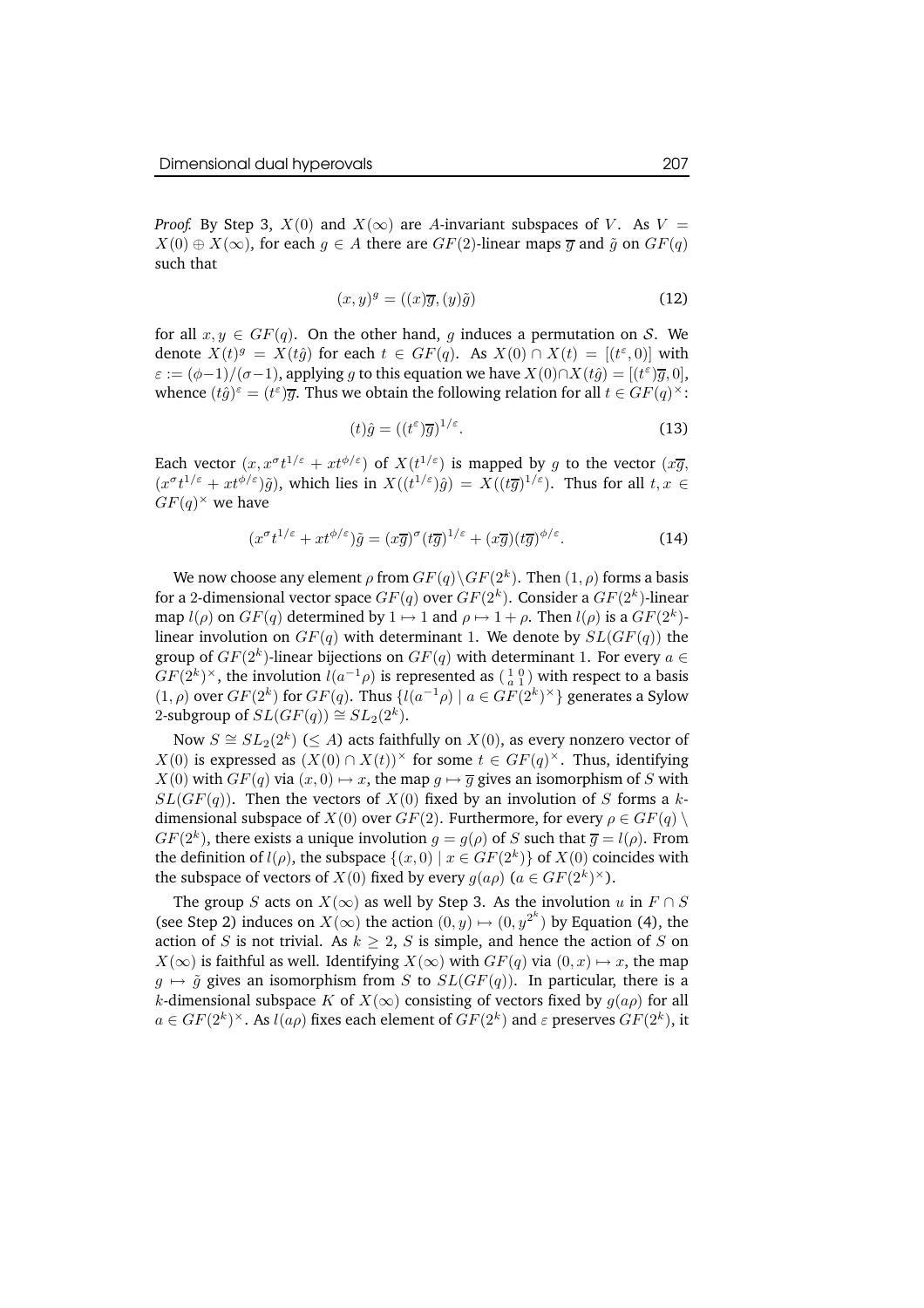follows from Equation (14) that vectors  $(0, x^{\sigma}t^{1/\varepsilon} + xt^{\phi/\varepsilon})$  for all  $x, t \in GF(2^k)$ lie in K. Note that, if  $\sigma\phi$  is not the identity on  $GF(2^k)$ , these vectors span  $GF(2<sup>k</sup>)$  by the arguments in [5, Lemma 2], whence  $K = \{(0, y) | GF(2<sup>k</sup>)\}.$ 

We now claim:

 $\sigma\phi$  *is* not the *identity* map on  $GF(q)$ .

For otherwise,  $\eta^{(\sigma\phi-1)/(\phi-1)}=1$  for a generator  $\eta$  of  $GF(q)^\times$ , whence a generator  $m_{\eta}^{2^k-1}$  of a Singer cycle  $M \cap S$  in  $S$  acts trivially on  $X(\infty)$  from Equation (3). This contradicts the faithfulness of S on  $X(\infty)$ .

Next we claim:

*if*  $\sigma\phi$  *is not the identity map on*  $GF(2^k)$ *, then we have a contradiction.* 

To show the claim, take any  $\rho \in GF(q) \setminus GF(2^k)$  and choose an involution  $g \in S$ with  $\overline{g} = l(\rho)$ . By Equation (14), applying to this  $q, x = \rho$  and  $t = 1$ , we have

$$
(\rho^{\sigma} + \rho)\tilde{g} = (1 + \rho)^{\sigma} + (1 + \rho) = \rho^{\sigma} + \rho.
$$

Thus for every  $\rho \in GF(q) \setminus GF(2^k)$ , the vector  $(0, \rho + \rho^{\sigma})$  lies in  $K = \{(0, y) \mid$  $y \in GF(2^k)$  by the remark above. As  $x + x^{\sigma} = y + y^{\sigma} (x, y \in GF(q))$  occurs exactly when  $x + y = (x + y)^{\sigma} \in GF(2)$ , there are  $(q - 2^k)/2 = 2^{2k-1} - 2^{k-1}$ elements in the form  $\rho + \rho^{\sigma}$  for some  $\rho \in GF(q) \setminus GF(2^k)$ . Hence we have  $2^{2k-1} - 2^{k-1} \leq 2^k$ , from which  $2^k \leq 2 + 1 = 3$  or equivalently  $k = 1$ . However, this contradicts that  $k > 2$ .

Finally we claim:

#### *if*  $\sigma\phi$  *is the identity map on*  $GF(2^k)$ *, we have a contradiction as well.*

In this case, the vectors  $(0, x^{\sigma}t^{1/\varepsilon} + xt^{\phi/\varepsilon})$  for all  $x, t \in GF(2^k)$  span a hyperplane  $H := \{(0, y) | y \in GF(2^k), \text{Tr}_{GF(2^k)/GF(2)}(y) = 0\}$  of the subspace  $\{(0, y) | y \in GF(2^k)\}\.$  The corresponding hyperplane of  $GF(2^k)$  is denoted  $H'$ :  $H' := \{y \in GF(2^k) \mid \text{Tr}_{GF(2^k)/GF(2)}(y) = 0\}.$ 

Take any  $\rho \in GF(q) \setminus GF(2^k)$ . We claim that there are at least  $2^{k-1} - 1$ elements  $a \in GF(2^k)^{\times}$  such that  $(a\rho) + (a\rho)^{\sigma} \in H'$ . If  $(a\rho) + (a\rho)^{\sigma} \in H'$  for all  $a \in GF(2^k)$ , this clearly holds. Thus we may assume that  $\rho + \rho^{\sigma} \not\in H'$ , replacing  $\rho$  by its suitable multiple by an element of  $GF(2^k)^\times$ . The subspace of  $X(\infty)$ fixed by  $g(\rho)$  is  $\{(0, y) | y \in K'\}$ , where K' denotes the k-dimensional subspace of  $GF(q)$  over  $GF(2)$  spanned by  $\rho + \rho^{\sigma}$  and all  $y \in H'$ . As we observed before, every vector of  $\{(0, y) \mid y \in K'\}$  is fixed by  $g(a\rho)$  for all  $a \in GF(2^k)^\times$ . If we replace  $\rho$  by  $a\rho$  at the calculation of  $\rho + \rho^{\sigma}$  in the proof of the last claim, we conclude that  $(0, (a\rho) + (a\rho)^{\sigma})$  is fixed by  $g(a\rho)$ . Hence

$$
(a\rho)+(a\rho)^\sigma\in K'
$$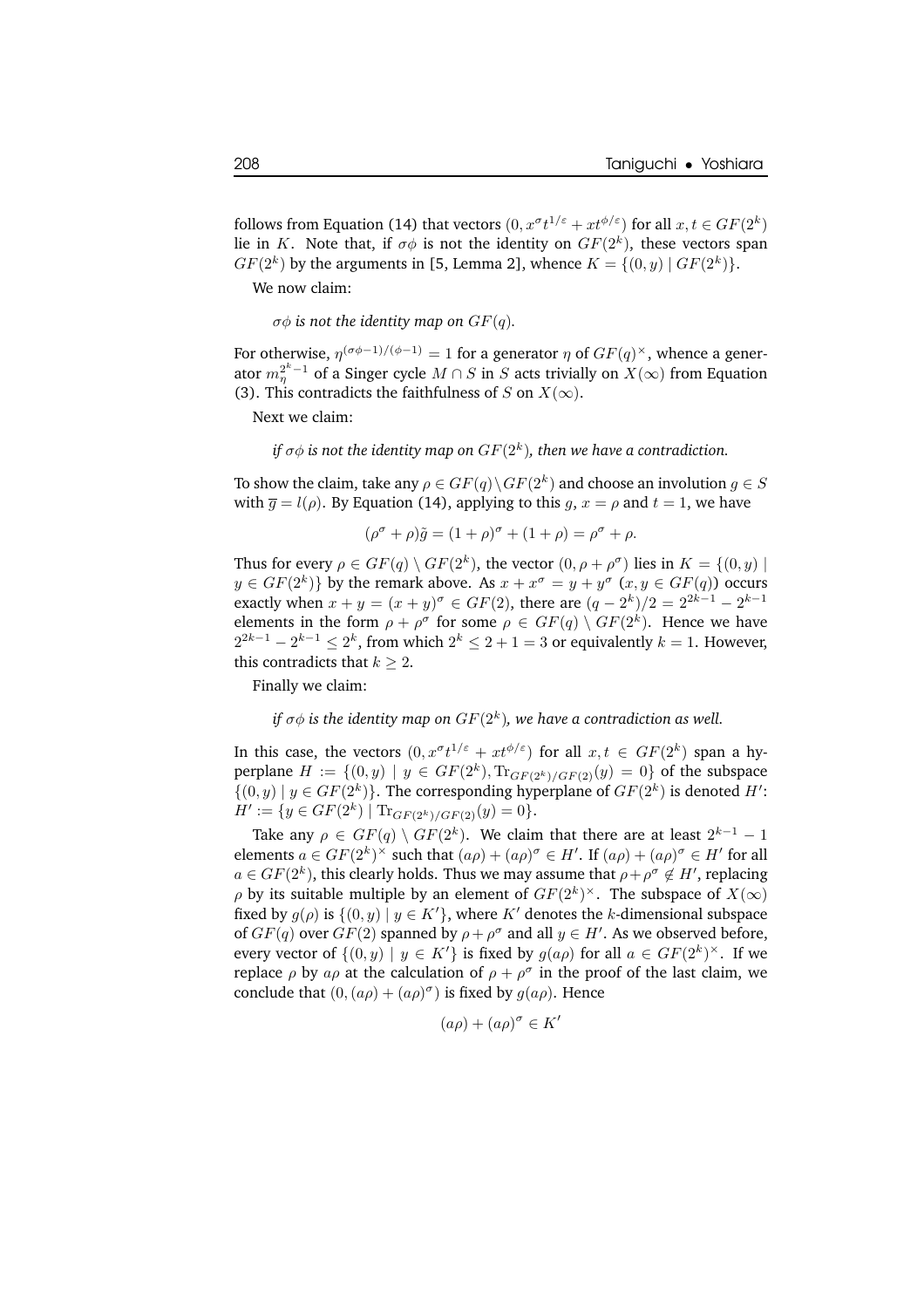for all  $a \in GF(2^k)^{\times}$ . Then we can define a map  $\kappa$  from  $GF(2^k)$  to  $K'$  by  $\kappa(a) := (a\rho) + (a\rho)^{\sigma}$ . This is a  $GF(2)$ -linear map. It is injective, because  $\kappa(a) = 0$ implies that  $a\rho = (a\rho)^\sigma \in GF(2)$  but  $a\rho \in GF(q) - GF(2^k)$  unless  $a = 0$ . Then  $\kappa$ is an isomorphism from  $GF(2^k)$  with  $K'$ . In particular, there are exactly  $2^{k-1}-1$ elements  $a \in GF(2^k)^{\times}$  with  $(a\rho) + (a\rho)^{\sigma} \in H'.$ 

Let  $\rho_1, \, ... , \, \rho_m$   $(m=2^k)$  be a set of representatives for projective points of a projective line  $PG(GF(q))$ , distinct from the projective point  $[1] = GF(2^k)$ , where we regard  $GF(q)$  as a 2-dimensional vector space over  $GF(2^k)$ . The above paragraph shows that for each  $\rho_i$   $(i=1,\ldots,m)$ , there are at least  $2^{k-1}-1$ elements  $a \in GF(2^k)^{\times}$  such that  $(a\rho_i)+(a\rho_i)^{\sigma} \in H'$ . Remark that  $(a\rho_i)+(a\rho_i)^{\sigma}$ lies in *H'* implies that it lies in  $(H')^{\times}$ , as  $(a\rho_i) = (a\rho_i)^{\sigma} \in GF(2)$  would imply that  $\rho_i \in GF(2^k)$ .

Thus the number of nonzero vectors  $x$  in  $GF(q) \setminus GF(2^k)$  satisfying  $x + x^{\sigma} \in$  $(H')^{\times}$  is at least  $(2^{k-1}-1)2^k$ . As  $x + x^{\sigma} = y + y^{\sigma}$  if and only if  $x + y \in GF(2)$ , we conclude that

$$
2^{k}(2^{k-1}-1)/2 \leq |(H')^{\times}| = 2^{k-1} - 1.
$$

Then  $k \leq 1$ , which is a contradiction.

*Remark* 3.1. Up to the above step, we do not use the assumption that  $\phi$  does not lie in  $Gal(GF(q)/GF(2))$ . Thus the conclusion in Step 4 also holds in the case when  $\phi = \tau$  is a generator of Gal( $GF(q)/GF(2)$ ). This corresponds to [5, Lemma 6].

Note that the proof given there is incorrect, as it confuses the trace function for  $GF(q)/GF(2)$  with that for  $GF(2^k)/GF(2)$ . Thus Step 2, Step 3, Step 4 provide a correction to the proof of [5, Lemma 6].

We have determined the structure of A as  $A = MF$ . Now suppose that  $G =$ Aut(S) contains an automorphism which sends  $X(0)$  to a member of  $S\{X(0)\}\$ . Then *G* is doubly transitive on *S*, as *M* is transitive on  $S \setminus \{X(0)\}.$ 

**Step 5.** *There is a normal subgroup* N *of* G *which acts regularly on* S*. In particular, N is an elementary abelian 2-group of order*  $q = 2^{d+1}$ *.* 

*Proof.* From Step 2, the one point stabilizer A of a doubly transitive group G has a normal subgroup  $M$  acting regularly on the remaining members. By a classical result [2] by Hering, Kantor and Seitz, such doubly transitive groups are classified. Thus  $G$  has a normal subgroup  $N$  which either acts regularly on  $S$  or is isomorphic to one of the following simple groups. In each case, the permutation representation of  $G$  on  $S$  is equivalent to its action via conjugation on the set of Sylow *p*-subgroups of N, where p is a prime dividing r:

 $\Box$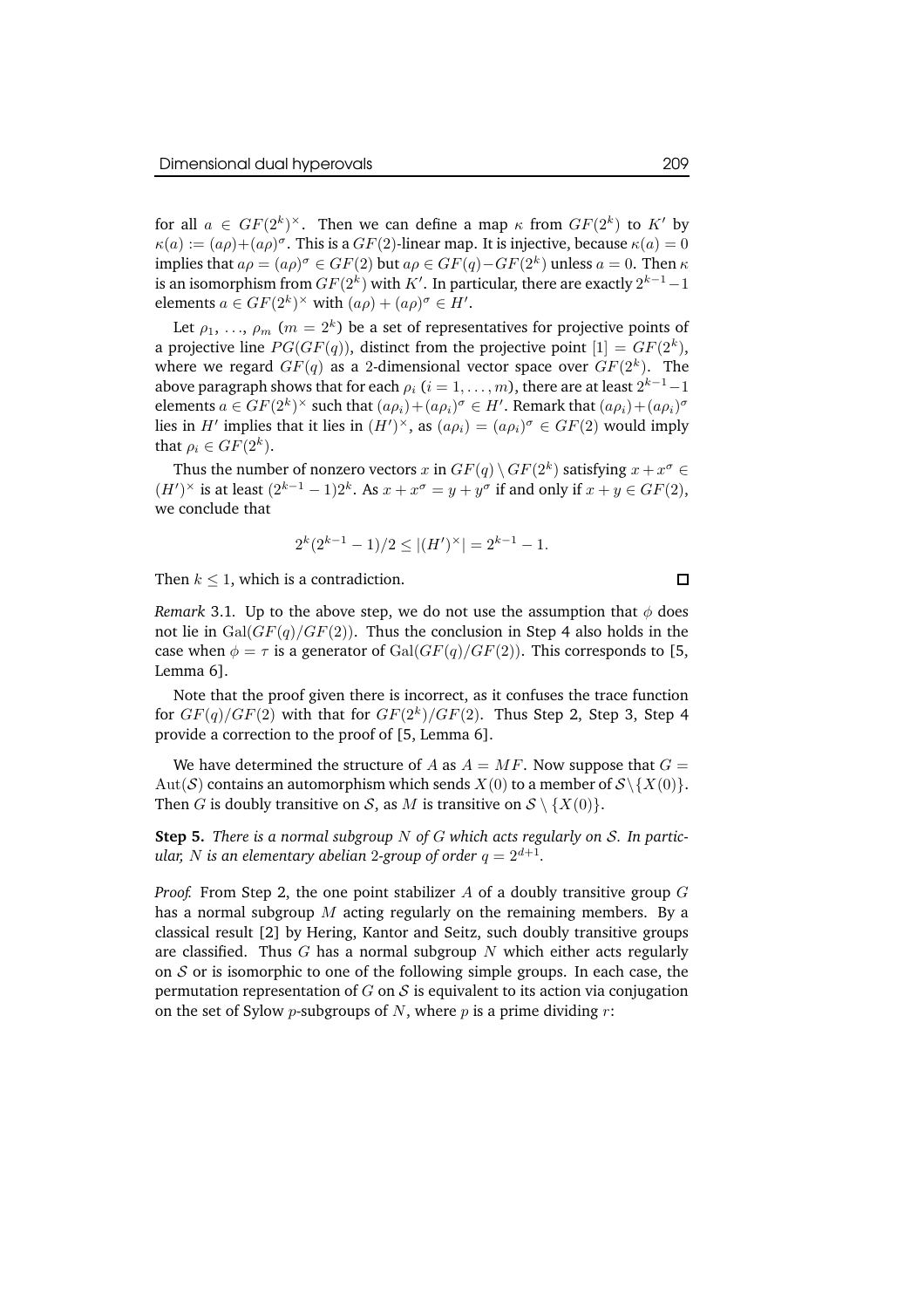$N \cong PSL_2(r)$ ,  $Sz(r)$   $(r = 2^{2e+1})$ ,  $PSU_3(r)$ , or a group of Ree type  $(^{2}G_{2}(r))$  with  $r = 3^{2e+1}$ .

Thus  $|S| = r + 1$ ,  $r^2 + 1$ ,  $r^3 + 1$  or  $r^3 + 1$ , according as  $N \cong PSL_2(r)$ ,  $Sz(r)$ ,  $PSU_3(r)$  or a group of Ree type. As  $|{\cal S}| = 2^{d+1}$ , N is not  $Sz(r)$ . If  $N \cong PSU_3(r)$ or a group of Ree type, then  $|S| = 2^{d+1} = r^3 + 1 = (r+1)(r^2 - r + 1)$ , whence both  $r+1$  and  $r^2 - r + 1$  are power of 2 larger than 1. However,  $(r+1, r^2 - r + 1) = 1$ or 3, which is a contradiction. If  $N \cong PSL_2(r)$  with  $r+1 = 2^{d+1}$ , the two point stabilizer is a cyclic group of order  $(r - 1)/2$ . As the two point stabilizer in G is a cyclic group of order  $d + 1$ , we conclude that  $(2^{d+1} - 2)/2 = 2^d - 1$  divides  $d+1$ , which occurs only when  $d=1$  or  $d=2$ . This contradicts our assumption that  $d \geq 3$ .

Thus  $G$  has a regular normal subgroup  $N$ . Then  $N$  is an elementary abelian 2-subgroup of order  $2^{d+1}$  by a standard argument.  $\Box$ 

As N is a regular normal subgroup on S, the action of A on  $S \setminus \{X(0)\}\$ is equivalent to the action of A via conjugation on  $N \setminus \{1\}$ . In particular, the group M acts regularly on  $N \setminus \{1\}$  under conjugation. Thus the dimensions of  $[V, \tau'] := \{v + v^{\tau'} \mid v \in V\}$  for involutions  $\tau'$  of N do not depend on the choice of  $\tau'$ . We next observe the action of  $N$  on  $V$ , specifically the commutator subspace  $[V, N] := \langle v + v^{\tau'} \mid \tau' \in N \rangle$ . As N is normalized by G, the subspace  $[V, N]$  is invariant under the action of  $G$ . By standard arguments for 2-groups,  $[V, N]$  is a proper subspace of V.

**Step 6.** We have  $[V, N] = X(\infty)$ . In particular,  $X(\infty)$  is G-invariant.

*Proof.* For short, we set  $W = [V, N]$  for a while. (The arguments in the few paragraphs below work for any  $G$ -invariant proper subspace  $W$  of  $V$ . This fact will be used in Step 1 of the proof of Theorem 1.2.)

Assume that W contains a point of form  $X(a) \cap X(b)$  for some  $a \neq b \in GF(q)$ . As G is doubly transitive on  $S = \{X(t) | t \in GF(q)\}\$ and W is G-invariant, this implies that W contains  $X(a) = \langle X(a) \cap X(b) | b \in GF(q) \setminus \{a\} \rangle$  for all  $a \in GF(q)$ , whence  $W = \langle X(a) | a \in GF(q) \rangle = V$ , a contradiction. Thus W does not contain a point of form  $X(a) \cap X(b)$  for any  $a \neq b \in GF(q)$ , or equivalently  $W \cap X(a) = \{(0, 0)\}\$ for all  $a \in GF(q)$ .

Assume now that  $W$  contains two vectors  $(x, y)$  and  $(x', y)$  for some  $x \neq x'$ and  $y \in GF(q)$ . Then W contains  $(x - x', 0) = (x, y) - (x', y)$ , which is a nonzero vector of  $X(0)$ . This contradicts the above conclusion. Thus for each  $y \in GF(q)$ , there is at most one element  $x \in GF(q)$  such that  $(x, y) \in W$ . Hence  $|W| \leq q = 2^{d+1}.$ 

Now assume that W is not contained in  $X(\infty)$ . Then there is a vector  $(x, y)$  in W with  $x \neq 0$ . As W is invariant under M, it follows from the action of  $m_b$  (see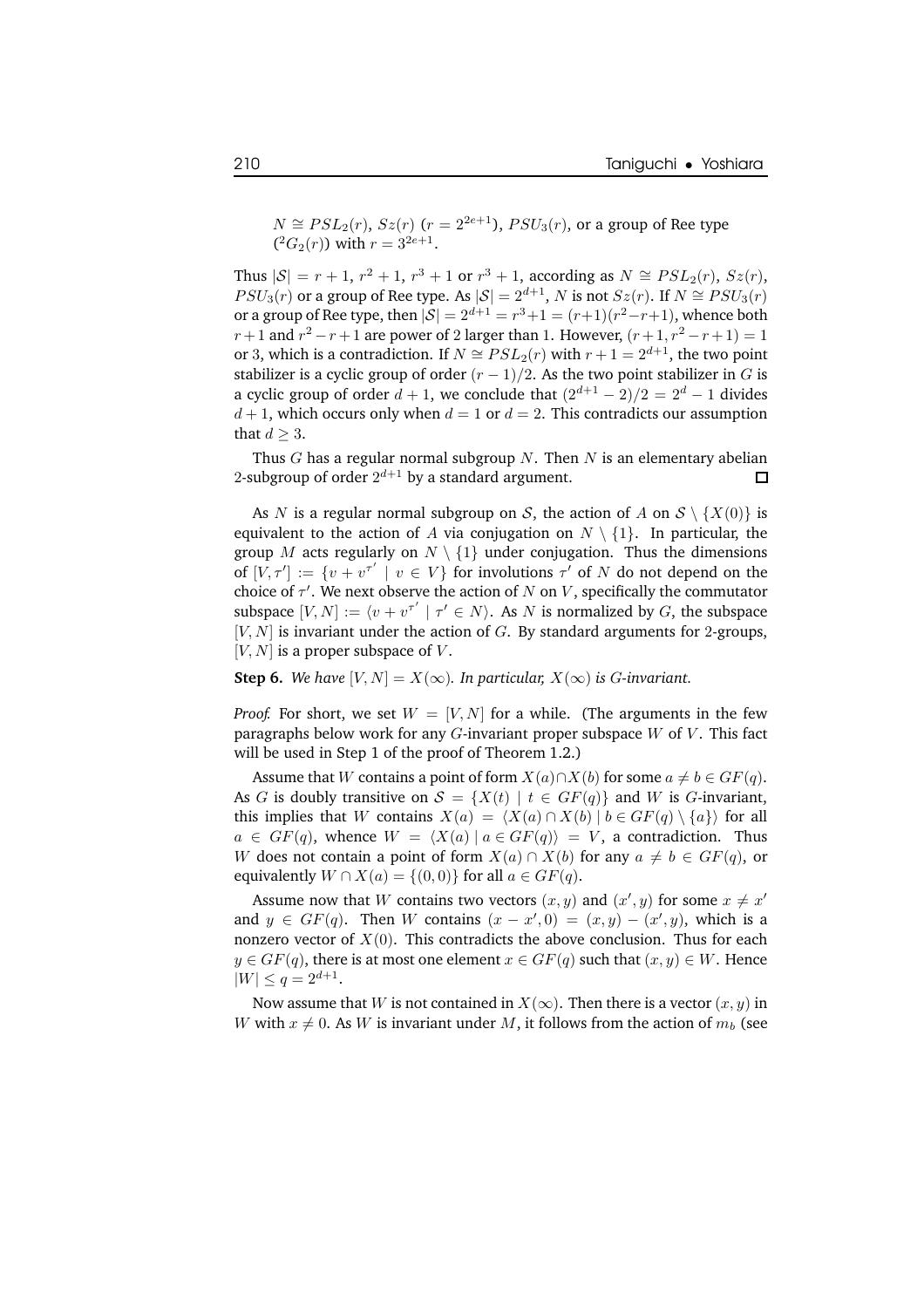Equation (3)) that W contains a vector of form  $(x', y')$  for every  $x' \in GF(q)$ . Thus  $|W| \geq q$ .

Together with the above conclusions, we have either  $W \le X(\infty)$  or dim  $W =$ d+1. Assume that W is not contained in  $X(\infty)$ . Then, as M acts on W, it follows from Equation (3) that  $W = Y(c) := \{(x, cx^{(\phi\sigma-1)/(\phi-1)}) \mid x \in GF(q)\}\)$  for some  $c \in GF(q)^{\times}$  (compare the arguments in [5, Lemma 10] with  $\tau$  replaced by  $\phi$ ). However, then the map  $(\sigma\phi - 1)/(\phi - 1)$  is additive on  $GF(q)^{\times}$ , as  $Y(c)$  is a subspace. This contradicts Lemma 2.3. Thus we have  $W \subseteq X(\infty)$ .

Up to here, arguments can be applied to any  $G$ -invariant proper subspace  $W$ of V. Now we specialize to  $[V, N]$ .

As N acts regularly on S, there is a unique involution  $\tau(t)$  of N exchanging  $X(0)$  and  $X(t)$  for each  $t \in GF(q)^{\times}$ . Then  $(x, 0) + (x, 0)^{\tau(t)} \in [X(0), \tau(t)] \le$ [V, N]. Notice here that  $[V, N] = W \leq X(\infty) = \{(0, y) | y \in GF(q)\}\$ the conclusion in the previous paragraph. Thus  $(x, 0)^{\tau(t)} = (x, y)$  for some  $y \in GF(q)$ . As  $(x, 0)^{\tau(t)} \in X(0)^{\tau(t)} = X(t)$ , we have  $y = x^{\sigma}t + xt^{\phi}$ . Hence

$$
[X(0), \tau(t)] = \{ (0, x^{\sigma} t + xt^{\phi}) \mid x \in GF(q) \}. \tag{15}
$$

The map  $X(0) \ni (x, 0) = v \mapsto v + v^{\tau(t)} \in [X(0), \tau(t)]$  is a  $GF(2)$ -linear surjection with kernel  $C_{X(0)}(\tau(t)) = X(0) \cap X(t)$  of dimension 1. Thus  $[X(0), \tau(t)]$ is a subspace of  $[V, N]$  of dimension d. On the other hand,  $[V, N]$  is contained in the  $(d + 1)$ -dimensional subspace  $X(\infty)$  by the conclusion in the above paragraph. Thus we have either  $\dim[V, N] = d$  or  $[V, N] = X(\infty)$ . In the former case, we have  $[V, N] = [X(0), \tau(t)]$  for all  $t \in G(q)^{\times}$ . In particular,  $[X(0), \tau(t)] = [X(0), \tau(1)]$ . Then it follows from Equation (15) that for every  $x \in GF(q)$  and  $t \in GF(q)^{\times}$  we have  $x^{\sigma}t + xt^{\phi} = y^{\sigma} + y$  for some  $y \in GF(q)$ . Thus  $\text{Tr}(x^{\sigma}t + xt^{\phi}) = 0$  for all  $x \in GF(q)$  and  $t \in GF(q)^{\times}$ , where  $\text{Tr} = \text{Tr}_{GF(q)/GF(2)}$ . As  $\text{Tr}(x^{\sigma}t + xt^{\phi}) = \text{Tr}(x^{\sigma}(t + t^{\phi\sigma}))$ , this implies that  $t = t^{\phi\sigma}$ for all  $t \in GF(q)^{\times}$ . Hence  $\phi = \sigma^{-1} \in Gal(GF(q)/GF(2))$ , which contradicts our hypothesis. Thus we have  $[V, N] = X(\infty)$ . П

**Step 7.** *We have a contradiction, if* G *contains an automorphism sending* X(0) *to a member distinct from* X(0)*.*

*Proof.* We denote by  $\tau$  the unique involution of N which sends  $X(0)$  to  $X(1)$ . From regularity of the action of N on S, such an element uniquely exists. As N is an elementary abelian 2-group,  $\tau$  is an involution and it exchanges  $X(0)$  and  $X(1)$ .

We examine the action of  $\tau$  on V. Since  $\tau$  is  $GF(2)$ -linear on V and stabilizes  $X(\infty)$  by Step 6, we can display the action of  $\tau$  as follows.

$$
(x, y)^{\tau} = (x^a, x^b + y^d), \tag{16}
$$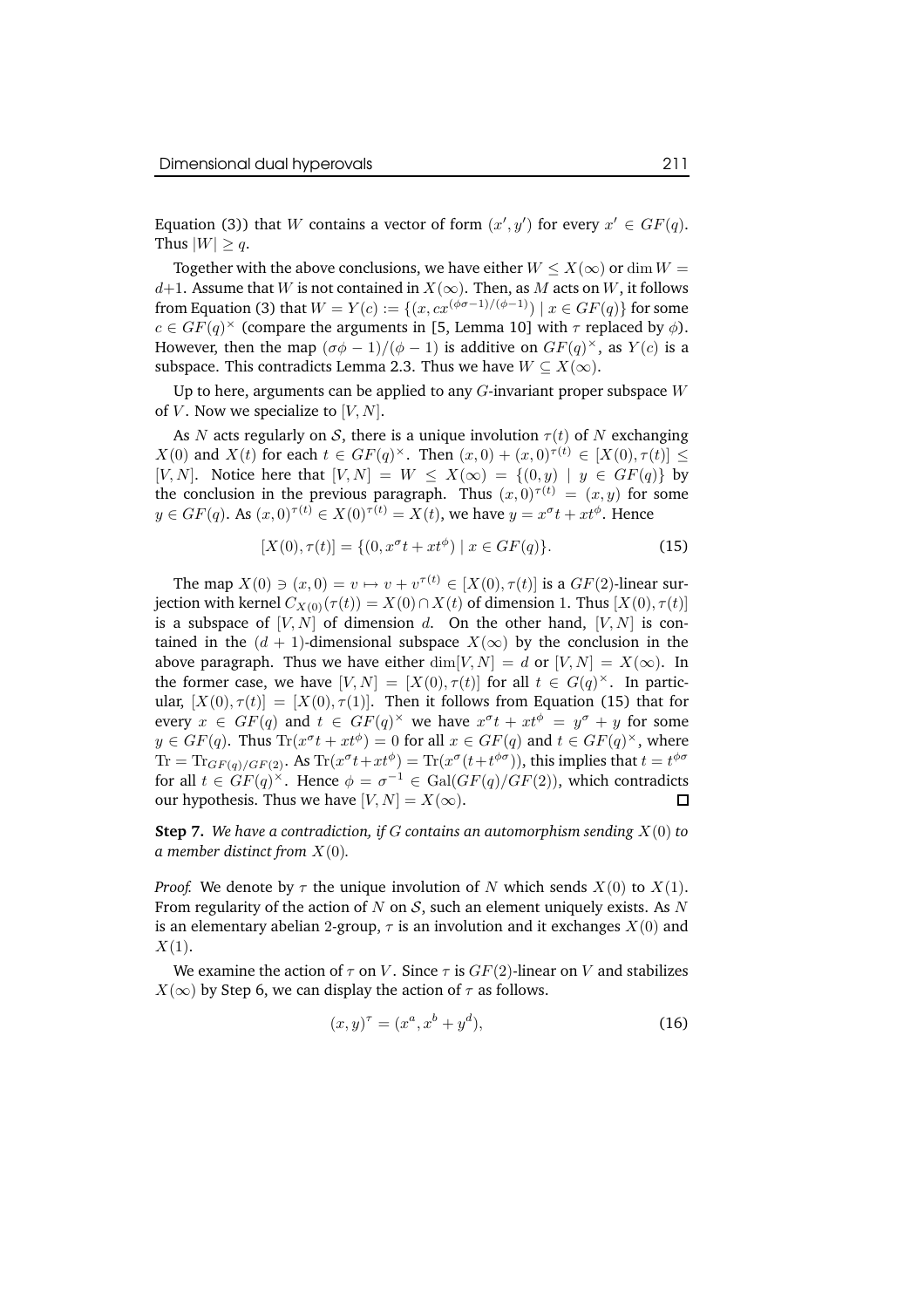where a, b and d are  $GF(2)$ -linear maps from  $GF(q)$  to itself. They can be determined as follows. We have  $(x, y) + (x, y)^{\tau} \in [V, \tau] \leq [V, N] = X(\infty)$ , whence  $x = x^a$  for every  $x \in GF(q)$ , that is,  $a = id$ , the identity map on  $GF(q)$ . As  $(x,0)^\tau = (x,x^b) \in X(0)^\tau = X(1)$ , we have  $x^b = x^\sigma + x$  for every  $x \in GF(q)$ . Thus  $b = \sigma + id$ . Then we have  $(x, x^{\sigma} + x)^{\tau} = (x, x^{\sigma} + x + (x + x^{\sigma})^d)$ , which is a vector of  $X(1)^\tau = X(0).$  Hence from the linearity of  $d$  we have  $x + x^d = x^\sigma + x^{\sigma d}$ for all  $x \in GF(q)$ . Now remark that  $\tau$  commutes with a generator  $f_{\sigma}$  of F, because both  $\tau$  and  $\tau^{f_{\sigma}}$  are involutions of N which send  $X(0)$  to  $X(1)$ , whence  $\tau = \tau^{f_{\sigma}}$ . This implies that  $x^{d_{\sigma}} = x^{\sigma d}$  for all  $x \in GF(q)$  from Equation (16). Then we have  $x + x^d = x^\sigma + x^{d\sigma} = (x + x^d)^\sigma$  for all  $x \in GF(q)$ . Hence  $\varepsilon(x) := x + x^d \in GF(2)$  for all  $x \in GF(2)$ .

Summarizing, we have

$$
(x,y)^{\tau} = (x, x^{\sigma} + x + y + \varepsilon(y))
$$
\n(17)

for all  $x, y \in GF(q)$ , where  $\varepsilon(y)$  is an element of  $GF(2)$  uniquely determined by  $y$ .

We write  $X(t)^{\tau} = X(\bar{t})$  for  $t \in GF(q)^{\times}$ . From Equation (17), we have  $(x, x^{\sigma}t+xt^{\phi})^{\tau} = (x, x^{\sigma}+x+x^{\sigma}t+xt^{\phi}+\varepsilon(x^{\sigma}t+xt^{\phi})),$  which lies in  $X(t)^{\tau} = X(\overline{t}).$ Thus

$$
x^{\sigma}(\overline{t} + t + 1) + x((\overline{t})^{\phi} + t^{\phi} + 1) = \varepsilon (x^{\sigma} t + xt^{\phi})
$$
\n(18)

for all  $t \in GF(q)^{\times}$  and  $x \in GF(q)$ . Putting  $x = 1$ , we have

$$
t + \overline{t} + t^{\phi} + (\overline{t})^{\phi} = \varepsilon (t + t^{\phi}). \tag{19}
$$

Substituting Equation (19) into Equation (18), we have

$$
(1+t+\overline{t})(x+x^{\sigma}) = x\varepsilon(t+t^{\phi}) + \varepsilon(x^{\sigma}t + xt^{\phi}).
$$
\n(20)

Suppose  $\varepsilon(t + t^{\phi}) = 1$  for some  $t \in GF(q)^{\times}$ . Then for every  $x \in GF(q) \setminus$  $GF(2)$ , we have  $x^{\sigma} + x \neq 0$  and  $1 + t + \overline{t} = (x + \varepsilon(x^{\sigma}t + xt^{\phi}))/(x^{\sigma} + x)$  from Equation (20). As this holds for every  $x \in GF(q)$ , we have

$$
\frac{x + \varepsilon(x^{\sigma}t + xt^{\phi})}{x^{\sigma} + x} = \frac{y + \varepsilon(y^{\sigma}t + yt^{\phi})}{y^{\sigma} + y}
$$
(21)

for all  $x, y \in GF(q) \setminus GF(2)$ . Write  $\varepsilon(x^{\sigma} + xt^{\phi}) = \varepsilon_x$  and  $\varepsilon(y^{\sigma} + yt^{\phi}) = \varepsilon_y$ , elements of  $GF(2)$ . Then Equation (21) can be rewritten as

$$
xy^{\sigma} + yx^{\sigma} = \varepsilon_x(y^{\sigma} + y) + \varepsilon_y(x^{\sigma} + x),
$$

whence

$$
\text{Tr}(xy^{\sigma} + yx^{\sigma}) = 0
$$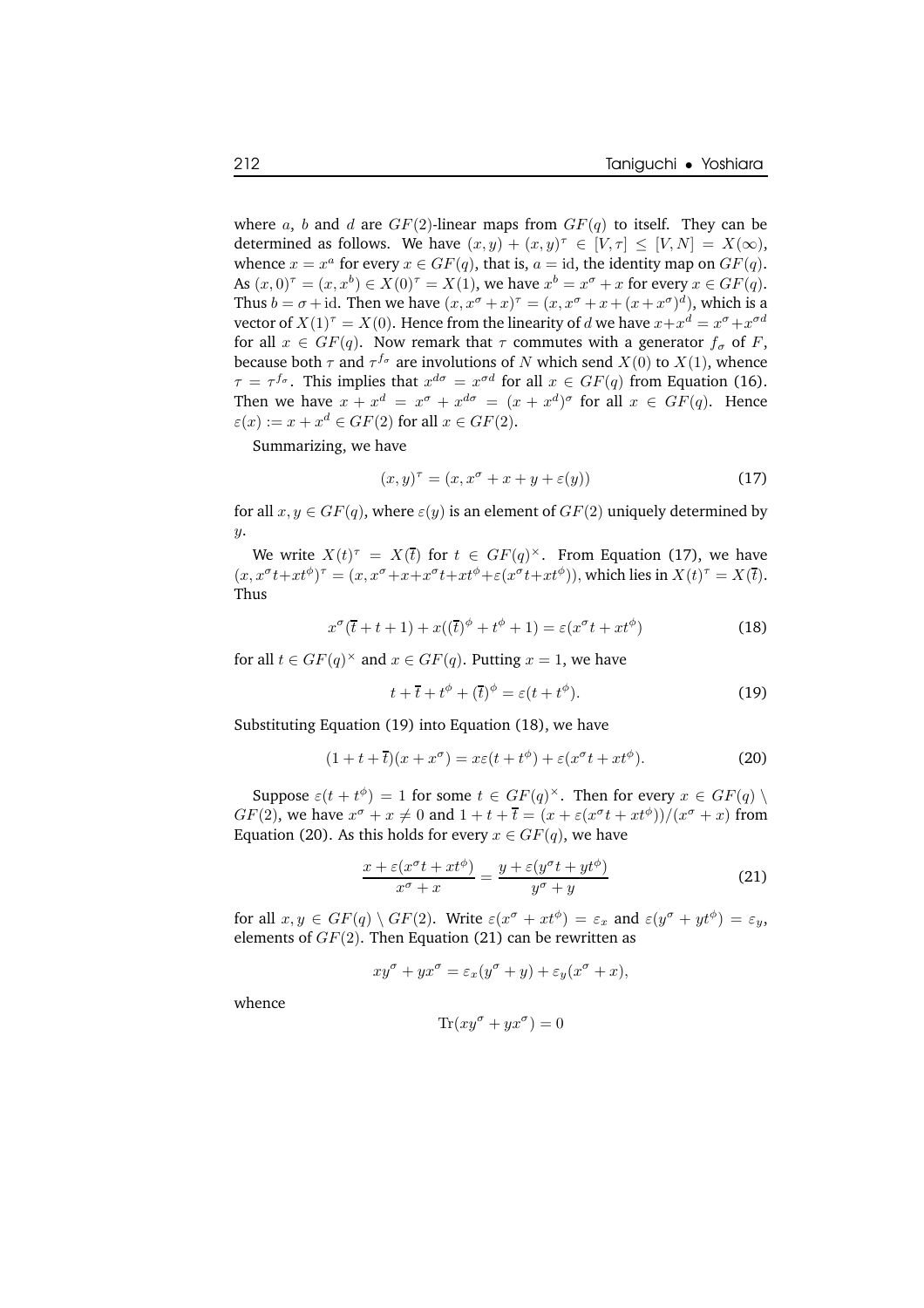for all  $x, y \in GF(q) \setminus GF(2)$ . Hence we have  $0 = \text{Tr}(x^{\sigma}(y + y^{\sigma^2}))$  for all  $x, y \in GF(q)$ , from which we have  $y = y^{\sigma^2}$  for all  $y \in GF(q)$ . However, this implies that  $d + 1$ , the order of a generator  $\sigma$  of  $Gal(GF(q)/GF(2))$ , is 2. This contradicts  $d > 2$ .

Hence we have  $\underline{\varepsilon}(t+t^{\phi})=0$  for all  $t\in GF(q)$ . Then it follows from Equation (20) that  $(1 + t + \overline{t})(x + x^{\sigma}) = \varepsilon(x^{\sigma}t + xt^{\phi})$  for all  $x, t \in GF(q)$ . Thus

$$
1 + t + \overline{t} = \varepsilon_x / (x + x^{\sigma})
$$

for all  $x \in GF(q) \setminus GF(2)$  with  $\varepsilon_x = \varepsilon(x^{\sigma}t + xt^{\phi}) \in GF(2)$ . Suppose  $\varepsilon_x = 1$ for all  $x \in GF(q) \setminus GF(2)$ . As t and t are independent of x, then we have  $1/(x+x^{\sigma}) = 1/(y+y^{\sigma})$  for every  $x, y \in GF(q) \setminus GF(2)$ . However, this is equivalent to the condition that  $x + y = (x + y)^{\sigma} \in GF(2)$  for all  $x, y \in GF(q)$ , which contradicts  $q = 2^{d+1} \geq 8$ . Hence  $\varepsilon_x = 0$  for some  $x \in GF(q) \setminus GF(2)$ . This implies that for all  $t \in GF(q)^{\times}$  we have

$$
\overline{t}=t+1.
$$

From Equation (19) and  $\varepsilon(t+t^{\phi})=0$ , then we have  $1+t^{\phi}=(1+t)^{\phi}$  for all  $t \in GF(q)^{\times}$ . However, as  $\phi$  is multiplicative, this shows that for  $s, t \in GF(q)$ with  $t \neq 0$  we have

$$
(s+t)^{\phi} = s^{\phi}((s/t)^{\phi} + 1)^{\phi} = s^{\phi}((s/t)^{\phi} + 1) = s^{\phi} + t^{\phi}.
$$

Thus  $\phi$  is additive as well. Hence  $\phi$  is a field automorphism on  $GF(q)$ , which contradicts our assumption that  $\phi \notin \text{Gal}(GF(q)/GF(2)).$ П

By Step 7, the automorphism group G stabilizes  $X(0)$ . Hence  $G = A = MF$ , and Theorem 1.1 is proved.

## **4 Isomorphism**

In this section, we prove Theorem 1.2.

We set  $\mathcal{S}:=\mathcal{S}_{\sigma,\phi}^{d+1}$  with  $\mathcal{S}':=\mathcal{S}_{\sigma',\phi'}^{d+1}$ . To distinguish members of  $\mathcal{S}$  from  $\mathcal{S}',$  we denote members of S and S' as  $X(t)$  and  $X'(t)$  respectively. The normal subgroup of Aut(S) acting regularly on  $S \setminus \{X(0)\}\$  (see Theorem 1.1) is denoted  $M_{\sigma,\phi}$ . The corresponding group for S' is denoted  $M_{\sigma',\phi'}$ . To distinguish elements  $m_b$  (see Definition 3) of  $M_{\sigma,\phi}$  from the corresponding elements in  $M_{\sigma',\phi'},$ we denote the latter by  $m_b'$   $(b \in GF(q)^{\times})$ .

In view of Lemma 2.2, it suffices to show the 'only if ' part of Theorem 1.2. In the case when  $d = 2$ ,  $\mathcal{S}_{2,6}^3$  and  $\mathcal{S}_{4,6}^3$  are the only candidates for  $\mathcal S$  and  $\mathcal S'$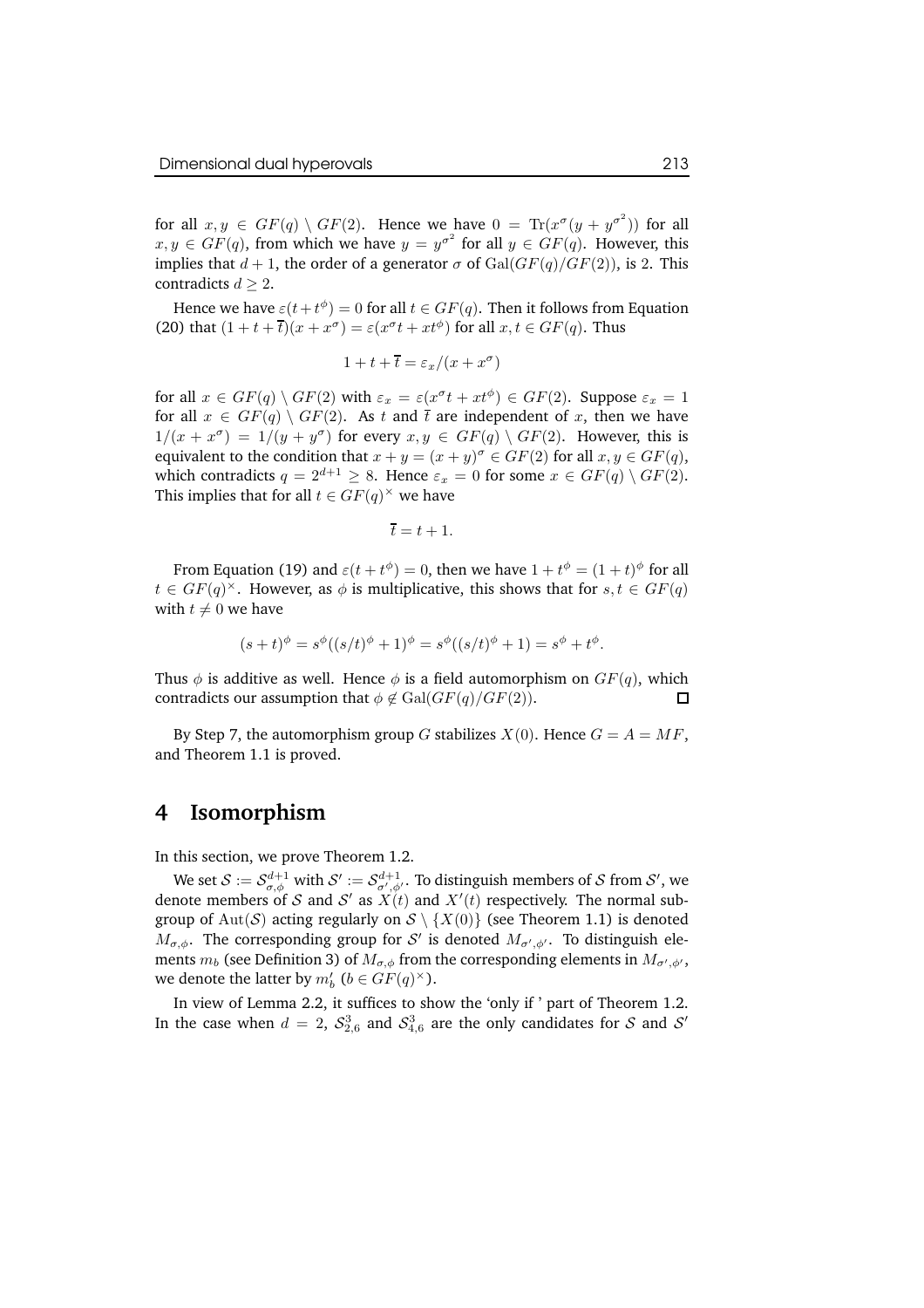(see Step 1 in the previous section), and there is nothing to prove. Thus we may assume that  $d \geq 3$ . Let  $\tau$  be a  $GF(2)$ -linear bijection on V inducing an isomorphism of  $S$  with  $S'$ .

**Step 1.** We may assume that  $\tau$  satisfies the following conditions.

$$
X(0)^{\tau} = X'(0), X(1)^{\tau} = X'(1), M^{\tau}_{\sigma,\phi} = M_{\sigma',\phi'}
$$
 and  $X(\infty)^{\tau} = X(\infty)$ .

*Proof.* As  $X(0)$  is the unique member of S fixed by  $Aut(S)$  by Theorem 1.1, it is sent by  $\tau$  to the unique member  $X'(0)$  of  $S' = S^{\tau}$  fixed by  $\text{Aut}(S')$ . As  $d \geq 3$ ,  $M_{\sigma,\phi}^{\tau}$  and  $M_{\sigma',\phi'}$  are normal subgroups of  ${\rm Aut}({\cal S}')\cong Z_{q-1}.Z_{d+1}$  (see Theorem 1.1) acting regularly on  $S' \setminus \{X'(0)\}$ . Thus  $M^{\tau}_{\sigma,\phi} = M_{\sigma',\phi'}$ .

The subspace  $X(\infty)^\tau$  is a  $(d{+}1)$  -dimensional subspace of  $V$  which is invariant under  $\mathrm{Aut}(\mathcal{S})^{\tau} = \mathrm{Aut}(\mathcal{S}')$ . Thus it follows from the argument in the first part of the proof for Step 6 (or [5, Lemma 10] together with Lemma 2.3) that  $X(\infty)^\tau =$  $X(\infty)$ . As  $M_{\sigma',\phi'}$  is transitive on  $\mathcal{S}'\setminus\{X'(0)\}$ , we may furthermore assume that  $X(1)^\tau = X'(1)$ , replacing  $\tau$  by  $\tau m'$  for a suitable element  $m'$  of  $M_{\sigma',\phi'}$ .  $\Box$ 

As  $\tau$  stabilizes both  $X(0) = X'(0) = \{(x, 0) | x \in GF(q)\}\$ and  $X(\infty) =$  $\{(0, y) | y \in GF(q)\}\)$ , there exist  $GF(2)$ -linear bijections a and d on  $GF(q)$  such that

$$
(x,y)^{\tau} = (x^a, y^d) \tag{22}
$$

for all  $x, y \in GF(q)$ .

 $\overline{(\ }$ 

**Step 2.** In Expression (22), we may assume that  $a = id$ , the *identity* on  $GF(q)$ .

*Proof.* As  $M^{\tau}_{\sigma,\phi} = M_{\sigma',\phi'}$ , there is a positive integer *i* with  $m^{\tau}_{\eta} = (m'_{\eta})^i$ , whence  $m_b^{\tau} = (m_b')^i$  for all  $b \in GF(q)^{\times}$ . Applying  $m_b \tau = \tau(m_b')^i$  to  $(x, y)$ , we have

$$
(bx)^a = b^i \cdot x^a \tag{23}
$$

$$
b^{(\sigma\phi-1)/(\phi-1)}y)^d = ((b^i)^{(\sigma'\phi'-1)/(\phi'-1)}) \cdot y^d \tag{24}
$$

for all  $b \in GF(q)^{\times}, x, y \in GF(q)$ . From Equation (23) and the linearity of a, we have  $(b_1 + b_2)^i = b_1^i + b_2^i$  for every  $b_1 \neq b_2 \in GF(q)^{\times}$ . Hence the map  $GF(q) \ni x \mapsto x^i \in GF(q)$  is both additive and multiplicative, whence  $x^i =$  $x^{\theta}$  ( $x \in GF(q)$ ) for some  $\theta \in Gal(GF(q)/GF(2))$ . Then all the conditions in Step 1 are satisfied with  $\tau$  replaced by  $\tau' := \tau f'_{\theta^{-1}}$ , where  $f'_{\theta^{-1}}$  denotes the field automorphism of  $\text{Aut}(\mathcal{S}')$  corresponding to  $\theta^{-1}$ . Moreover, we have  $m_b\tau' = \tau' m'_b$ . Thus replacing  $\tau$  by  $\tau'$ , we may assume that  $(bx)^a = b \cdot x^a$  for all  $b, x \in GF(q).$  As  $X(0) \cap X(1) = [(1, 0)]$  is mapped by  $\tau$  to  $X'(0) \cap X'(1) = [(1, 0)]$ by Step 1, we have  $1^a = 1$ . Thus  $b^a = b \cdot 1^a = b$  for all  $b \in GF(q)$ . Hence we conclude that  $a = id$ , whence  $i = 1$  in Equations (23),(24).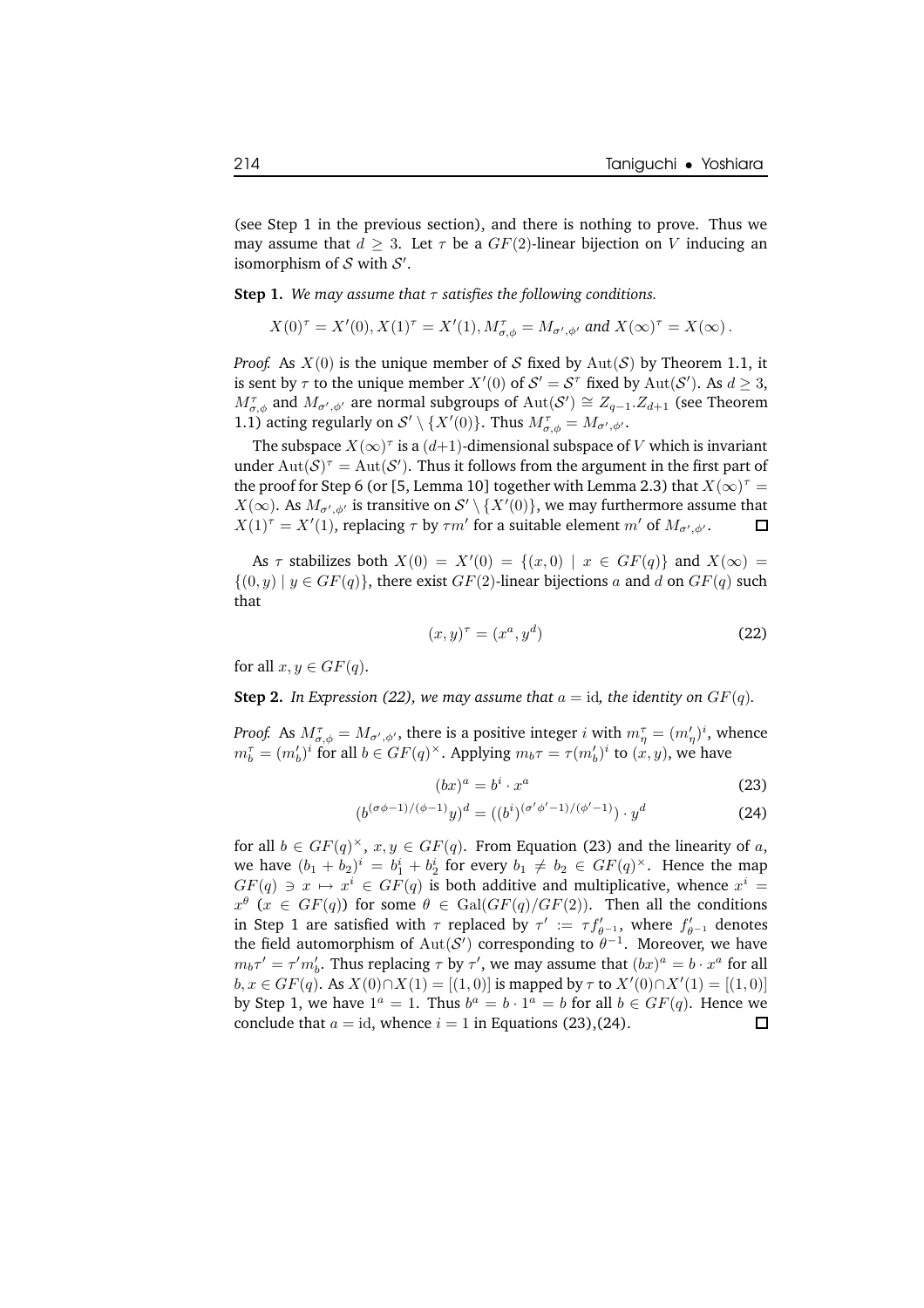**Step 3.** *There is a non-prime subfield*  $F$  *of*  $GF(q)$  *such that in Expression* (22) *we* have  $d = \mu q$  for some  $\mu \in \text{Gal}(GF(q)/GF(2))$  and an F-linear bijection g on  $GF(q)$ . Furthermore,  $((\sigma\phi - 1)/(\phi - 1))\mu\nu' = (\sigma'\phi' - 1)/(\phi' - 1)$  on  $GF(q)^{\times}$  for *every*  $\nu' \in \text{Gal}(GF(q)/F)$ *.* 

*Proof.* Let  $I := \{b^{(\sigma\phi-1)/(\phi-1)} \mid b \in GF(q)\}\$  and  $I' := \{b^{(\sigma'\phi'-1)/(\phi'-1)} \mid b \in F(q)\}$  $GF(q)$ . From Equation (24), for  $b \in GF(q)^{\times}$  we have  $b^{(\sigma\phi-1)/(\phi-1)} = 1$  if and only if  $b^{(\sigma'\phi'-1)/(\phi'-1)}$ . Thus the endomorphisms  $(\sigma\phi-1)/(\phi-1)$  and  $(\sigma'\phi' - 1)/(\phi' - 1)$  of  $GF(q)^\times$  have the same kernel. As I and I' are images of these endomorphisms, they are subgroups of a cyclic group  $GF(q)^{\times}$  of the same order, whence  $I = I'$ .

Let F be the set of sums of elements of  $I = I'$ . As I is closed under multiplication,  $F$  is closed under both addition and multiplication. Thus  $F$  is a subfield of  $GF(q)$ . If F is  $GF(2)$ , then  $I = \{1\}$ , whence  $x^{\sigma\phi-1} = 1$  for all  $x \in GF(q)^{\times}$ . However, this implies that  $\sigma \phi = id$  on  $GF(q)$ , which contradicts our assumption that  $\phi$  is not contained in Gal( $GF(q)/GF(2)$ ). Thus F properly contains  $GF(2)$ .

Then it follows from Equation (24) (with  $i = 1$  by Step 2) and the linearity of d that there exists an additive map  $\mu$  on F such that

$$
(fy)^d = f^\mu \cdot y^d \tag{25}
$$

$$
(b^{(\sigma\phi-1)/(\phi-1)})^{\mu} = b^{(\sigma'\phi'-1)/(\phi'-1)}
$$
\n(26)

for all  $f \in F$ ,  $b \in GF(q)^{\times}$  and  $y \in GF(q)$ . From Equation (26),  $\mu$  is multiplicative on I, whence  $\mu$  is multiplicative on F, as every element of F is a sum of elements in I. Thus  $\mu$  is an automorphism in  $Gal(F/GF(2))$ . We also denote by  $\mu$  an automorphism in  $Gal(GF(q)/GF(2))$  whose restriction on  $F$  is  $\mu$ . Then it follows from Equation (25) that  $(fy)^{d\mu^{-1}} = f(y^{d\mu^{-1}})$  for all  $f \in F$ and  $y \in GF(q)$ . Hence  $d\mu^{-1} =: h$  is an F-linear bijection on  $GF(q)$ . Thus  $d = h\mu = \mu g$ , where  $g := \mu^{-1}h\mu$  is an F-linear bijection.

As  $b^{(\sigma\phi-1)/(\phi-1)} \in F$  for all  $b \in GF(q)^{\times}$ , the last claim in Step follows from Equation (26).  $\Box$ 

**Step 4.** Let  $F \cong GF(2^s)$  with  $sr = d+1$ , and let  $\nu$  be an automorphism of  $GF(q)$ *defined by*  $x^{\nu} = x^{2^s}$ . *There exists some i* with  $0 \leq i \leq r - 1$  *such that one of the following occurs, where*  $\mu$  *is the element of*  $Gal(GF(q)/GF(2))$  *in Step 3.* 

- (*a*)  $\sigma = \sigma'$  *and*  $\mu \nu^i = id$ *.*
- *(b)*  $\sigma \sigma' = \text{id}$  *and*  $\mu \nu^i = \sigma'$ *.*

*Proof.* For  $t \in GF(q)$ , we write  $X(t)^\tau = X'(t)$ . As a vector  $(x, x^\sigma t + xt^\phi)$  of  $X(t)$ is mapped by  $\tau$  to a vector  $(x, ((x^{\sigma}t + xt^{\phi})^{\mu})^g)$  of  $X'(\overline{t})$  by Step 2 and Step 3,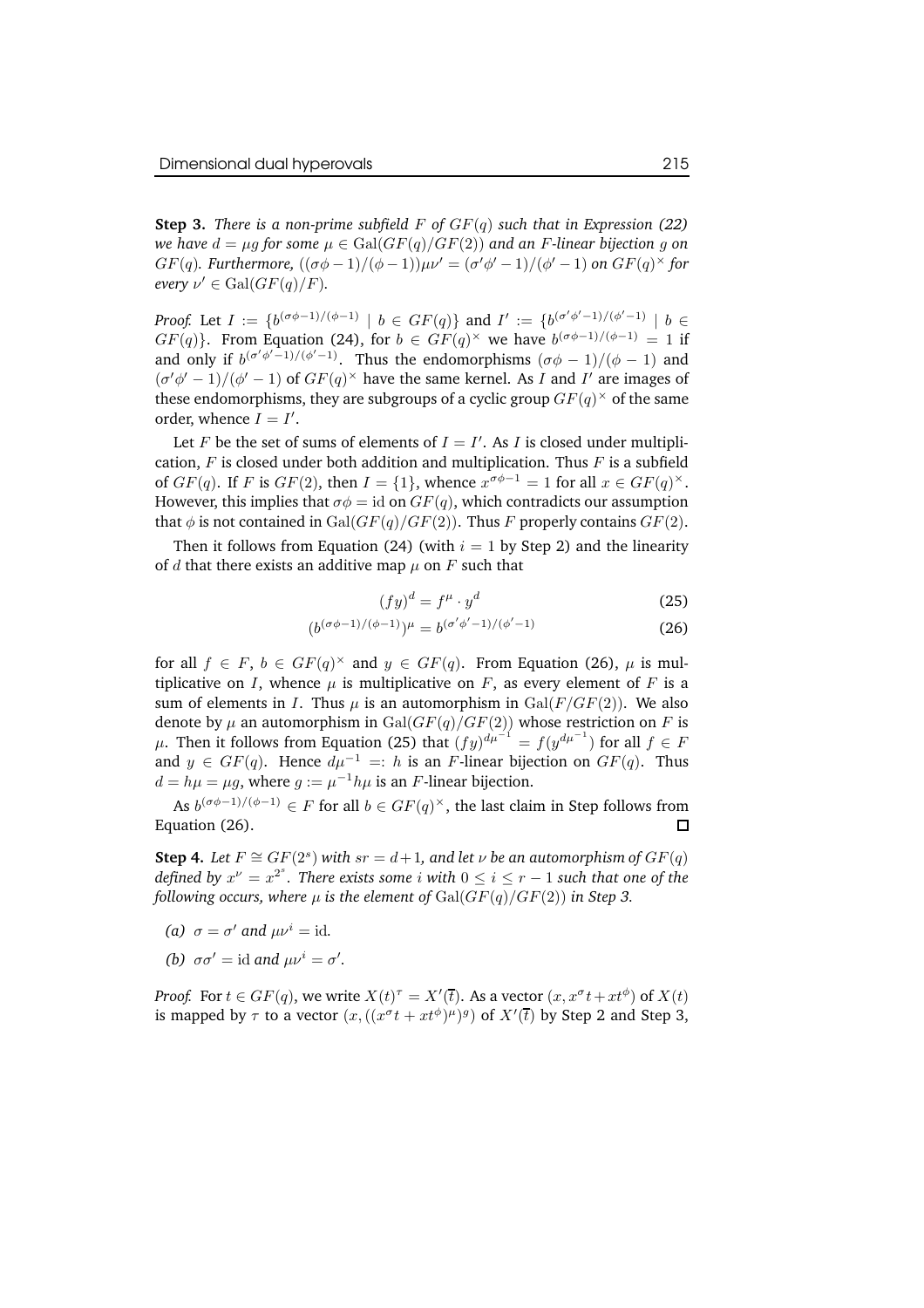we have

$$
(x^{\sigma\mu}t^{\mu} + x^{\mu}t^{\phi\mu})^g = x^{\sigma'}\overline{t} + x(\overline{t})^{\phi'}
$$
 (27)

for all  $x, t \in GF(q)$ . Putting  $t = 1$ , for all  $x \in GF(q)$  we have

$$
(x^{\sigma \mu} + x^{\mu})^g = x^{\sigma'} + x.
$$
 (28)

Now there is a unique polynomial  $g(X)$  in  $GF(q)[X]$  of degree at most  $q-1$ such that  $g(x) = x^g$  for all  $x \in GF(q)$ . As g is F-linear for  $F = GF(2^s)$ , we have

$$
g(X) = \sum_{i=0}^{r-1} b_i X^{2^{si}}
$$

for some  $b_i \in GF(q)$   $(i = 0, \ldots, r - 1)$ . Recall that there are positive integers  $m, k$  with  $1 \leq m, k \leq d$  coprime with  $d+1$  so that  $x^{\sigma} = x^{2^m}$  and  $x^{\sigma'} = x^{2^k}$  for all  $x \in GF(q)$ . We also define a with  $0 \le a \le d$  by  $x^{\mu} = x^{2^a}$  for all  $x \in GF(q)$ . Then it follows from Equation (28) that

$$
\sum_{i=0}^{r-1} b_i x^{2^{m+a+is}} + \sum_{i=0}^{r-1} b_i x^{2^{a+is}} = x^{2^k} + x
$$
 (29)

for all  $x \in GF(q)$ . Choose integers  $\alpha_i$  and  $\beta_i$  with  $0 \leq \alpha_i, \beta_i \leq q-1$  so that

$$
X^{\alpha_i} \equiv X^{2^{m+a+is}}, X^{\beta_i} \equiv X^{2^{a+is}} \text{ modulo } X^q - X
$$

 $(i = 0, \ldots, r - 1)$ . Then the left hand side of Equation (29) is given as  $L(x)$  $(x \in GF(q))$  for a polynomial  $L(X) := \sum_{i=0}^{r-1} b_i X^{\alpha_i} + \sum_{i=0}^{r-1} b_i X^{\beta_i}$  of degree at most  $q - 1$ , while the right hand side is  $R(x)$  ( $x \in GF(q)$ ) for  $R(X) = X^{2^k} + X$ of degree at most  $q - 1$ . Thus Equation (29) implies that  $L(X) = R(X)$  as polynomials of  $GF(q)[X]$ , that is,

$$
\sum_{i=0}^{r-1} b_i X^{\alpha_i} + \sum_{i=0}^{r-1} b_i X^{\beta_i} = X^{2^k} + X.
$$
 (30)

Now it is easy to verify that  $\alpha_i \neq \alpha_j$  and  $\beta_i \neq \beta_j$  if  $0 \leq i \neq j \leq r - 1$ . If  $\alpha_i = \beta_j$  for some  $i, j$ , then  $X^{2^{m+a+is}} \equiv X^{2^{a+js}}$  (modulo  $X^q - X$ ). This implies that  $m \equiv (j - i)s$  (modulo  $d + 1$ ). However, s is a divisor of  $d + 1$  with  $s \ge 2$ , as  $GF(2)$  is a proper subfield of  $F = GF(2<sup>s</sup>)$  by Step 3. This contradicts that m is coprime with  $d + 1$ . Hence  $\alpha_i \neq \beta_j$  for every  $0 \leq i, j \leq q - 1$ .

Thus the monomials in the left hand side of Equation (30) are distinct from each other. As  $X^{\alpha_i}$  and  $X^{\beta_i}$  has the same coefficient  $b_i$ , we conclude that there exists a unique i with  $0 \le i \le r - 1$  such that  $b_i = 1$ ,  $b_j = 0$  for every  $j \ne i$ , and that either  $X^{\alpha_i} = X^{2^k}$  and  $X^{\beta_i} = X$  or  $X^{\alpha_i} = X$  and  $X^{\beta_i} = X^{2^k}$ . Accordingly, we have Case (a) or Case (b) in the claim of this Step. $\Box$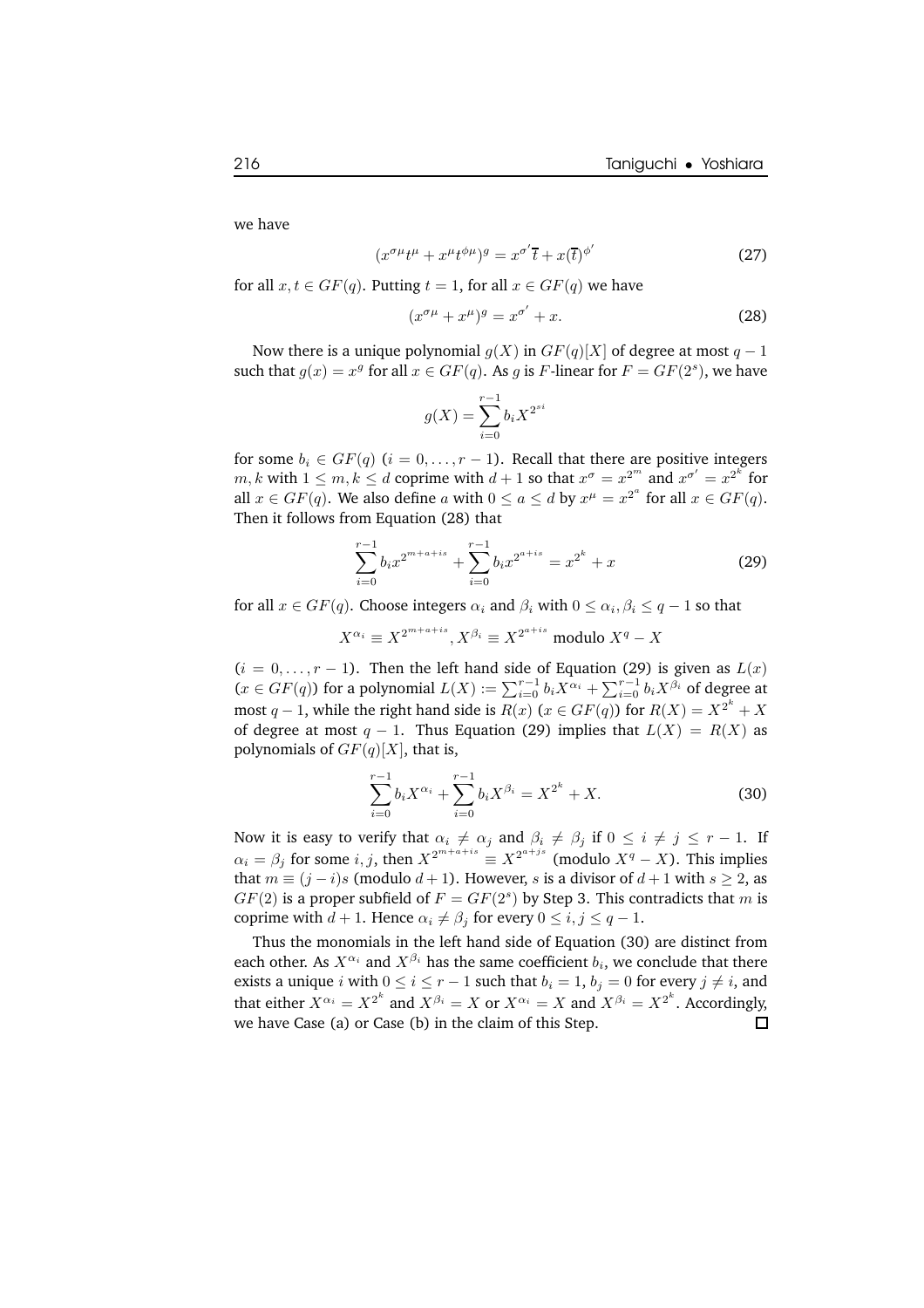**Step 5.** We have either  $(\sigma, \phi) = (\sigma', \phi')$  or  $\sigma \sigma' = id = \phi \phi'.$ 

*Proof.* Note that  $\nu' := \nu^i$  in Step 4 lies in  $Gal(GF(q)/F)$  as  $F = GF(2^s)$ . Then it follows from the last remark in Step 3 that we have

$$
(\sigma\phi - 1)\mu\nu'(\phi' - 1) = (\sigma'\phi' - 1)(\phi - 1).
$$

If Case (a) in Step 4 holds, then  $(\sigma\phi - 1)(\phi' - 1) = (\sigma\phi' - 1)(\phi - 1)$ , from which we have  $(\sigma - 1)(\phi - \phi') = 0$ . Thus  $\phi = \phi'$  as  $\sigma - 1$  is bijective. If Case (b) in Step 4 holds, then we have  $(\sigma\phi - 1)\sigma'(\phi' - 1) = (\sigma'\phi' - 1)(\phi - 1)$ . Multiplying both sides by  $\sigma$  and using  $\sigma \sigma' = id$ , we have  $(\sigma \phi - 1)(\phi' - 1) = (\phi' - \sigma)(\phi - 1)$ . It follows that  $(\sigma - 1)(\phi \phi' - 1) = 0$ , whence  $\phi \phi' = id$  as  $\sigma - 1$  is bijective.

This completes the proof of the 'only if' part of Theorem 1.2. Thus Theorem 1.2 is established by Lemma 2.2.

### **5 Some general setting**

In the definition of  $\mathcal{S}^{d+1}_{\sigma,\phi}$  , we only consider a generator  $\sigma$  of  $\mathrm{Gal}(GF(q)/GF(2)).$ In fact, this is naturally required, as the following proposition shows.

**Proposition 5.1.** For any polynomials  $a(X)$  and  $b(X)$  in  $GF(q)[X]$ *, we define*  $\mathcal{S}_{a,b}^{d+1}$  to be the collection of  $X(t)$  over  $t \in GF(q)$ , where

$$
X(t) := \{ (x, a(x)t + xb(t)) \mid x \in GF(q) \}.
$$

Assume that  $\mathcal{S}_{a,b}^{d+1}$  is a  $d$ -dimensional dual hyperoval. Then there exist  $\alpha,\beta\in$  $GF(q)^{\times}, \ \gamma \in GF(q), \ a \ generator \ \sigma \ of \ Gal(GF(q)/GF(2)) \ and \ an \ o\text{-polynomial}$  $\phi(X)$  of  $GF(q)[X]$  such that  $a'(x) = \alpha x^{\sigma}$  and  $b'(x) = \beta x^{\phi} + \gamma$  for all  $x \in GF(q)$ and  $S_{a,b}^{d+1} = S_{a',b'}^{d+1}$ .

In particular,  $\mathcal{S}_{a,b}^{d+1}$  is isomorphic to  $\mathcal{S}_{\sigma,\phi}^{d+1}.$ 

We first prepare a lemma.

**Lemma 5.2.** *Let*  $c(X)$  *be a polynomial of*  $GF(q)[X]$  *such that* 

$$
(c(t1) + c(t2))/(t1 + t2) \neq (c(t1) + c(t3))/(t1 + t3)
$$

*for every mutually distinct elements*  $t_1, t_2, t_3$  *of*  $GF(q)$ *. Then there exist*  $\lambda \in GF(q)$ *and* an *o-polynomial*  $f(X)$  *such that* for all  $t \in GF(q)$  *we have* 

$$
c(t) = (c(0) + c(1) + \lambda) f(t) + \lambda t + c(0),
$$

*where*  $\lambda$  *is the unique value of*  $GF(q)$  *which cannot be written as*  $(c(t_1) + c(t_2))/$  $(t_1 + t_2)$  *for any*  $t_1 \neq t_2 \in GF(q)$ *.*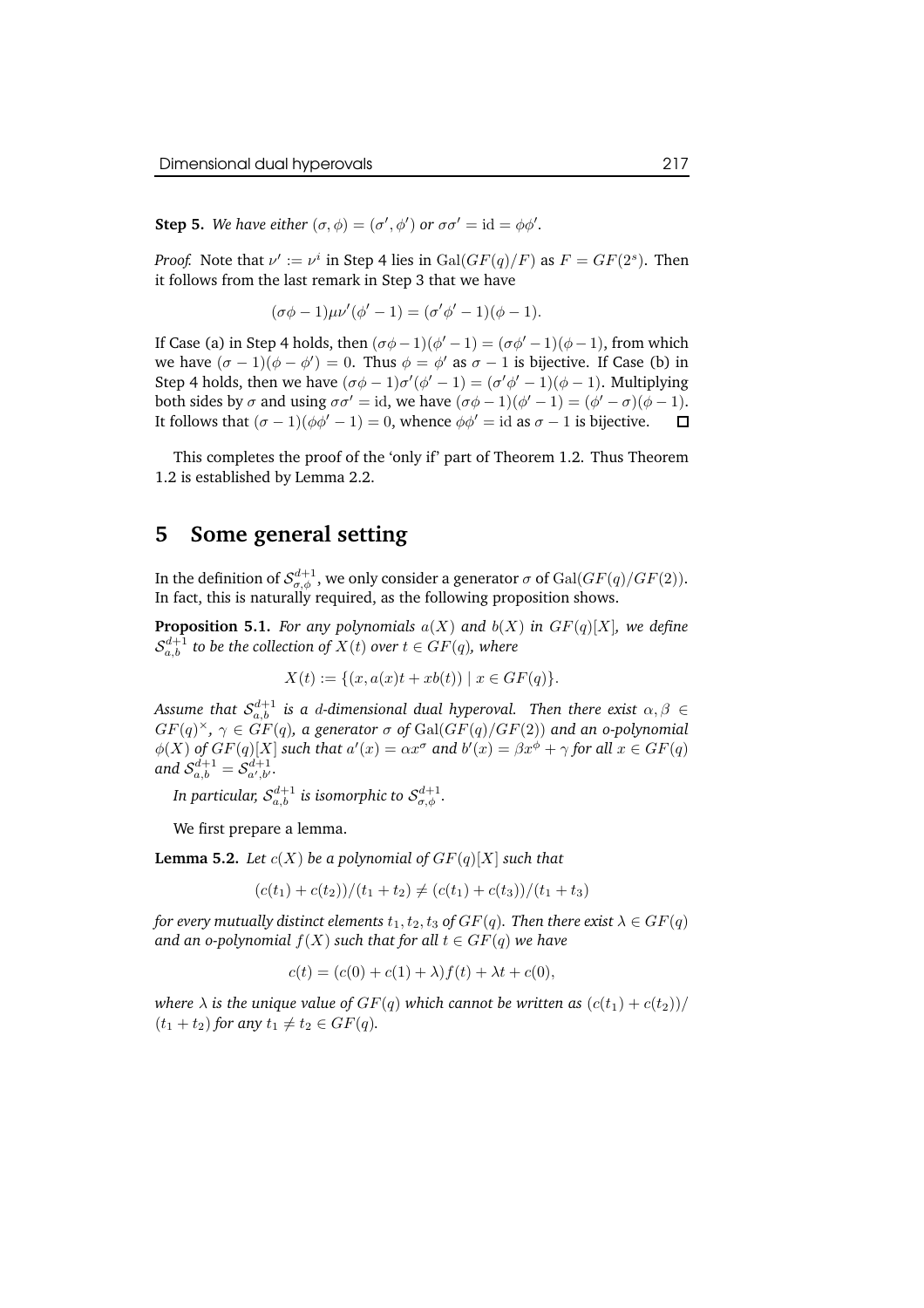*Proof.* Recall that three points  $[a_{i1}, a_{i2}, a_{i3}]$   $(i = 1, 2, 3)$  of  $PG(2, q)$  are not in a line in common if and only if  $\det(a_{ij}) \neq 0$ . Thus no three distinct points of  $\mathcal{A} := \{ [1, t, c(t)] \mid t \in GF(q) \} \cup \{ [0, 0, 1] \}$  are collinear from the hypothesis. Then A is uniquely extended to a hyperoval  $\mathcal O$  of  $PG(2, q)$ . As the nucleus does not lie on any line through two distinct points of A, it is of form  $[0, 1, \lambda]$ , where  $\lambda$  is the unique value of  $GF(q)$  which cannot be written as  $(c(t_1) + c(t_2))/(t_1 + t_2)$ for some  $t_1 \neq t_2 \in GF(q)$ .

As  $(1, 0, c(0))$ ,  $(1, 1, c(1))$  and  $(0, 1, \lambda)$  are linearly independent, there is a unique  $GF(q)$ -linear bijection F on  $GF(q)^3$  for which  $F(1, 0, 0) = (1, 0, c(0)),$  $F(1, 1, 1) = (1, 1, c(1))$  and  $F(0, 1, 0) = (0, 1, \lambda)$ . Then

$$
F(0,0,1) = (0,0,c(0) + c(1) + \lambda),
$$

and the hyperoval  $F^{-1}(O)$  of  $PG(2,q)$  contains four points  $[1,0,0]$ ,  $[1,1,1]$ , [0, 0, 1] and [0, 1, 0]. Thus  $F^{-1}(\mathcal{O})$  has a canonical description  $\{[1, t, f(t)] \mid$  $t \in GF(q) \cup \{[0, 0, 1], [0, 1, 0]\}$  with an o-polynomial  $f(X)$ . As  $F(1, t, f(t))) =$  $F(1, 0, 0) + tF(0, 1, 0) + f(t)F(0, 0, 1) = (1, t, (c(0) + c(1) + \lambda)f(t) + \lambda t + c(0))$ corresponds to a point of  $\mathcal{O}$ , we have  $c(t) = (c(0) + c(1) + \lambda) f(t) + \lambda t + c(0)$  for every  $t \in GF(a)$ every  $t \in GF(q)$ .

Now we prove Proposition 5.1. As each  $X(t) = \{(x, a(x)t + xb(t)) \mid x \in$  $GF(q)$  is a subspace over  $GF(2)$ ,  $a(X)$  is additive:  $a(x_1 + a_2) = a(x_1) + b(x_2)$  $a(x_2)$  for all  $x_1, x_2 \in GF(q)$ . Take any mutually distinct values  $t_i$   $(i = 1, 2, 3)$ of  $GF(q)$ . As S is a dimensional dual hyperoval,  $X(t_1) \cap X(t_2)$  contains a unique nonzero vector, but  $X(t_1) \cap X(t_2) \cap X(t_3) = \{(0,0)\}\.$  This implies that  $a(x)/x = (b(t_1) + b(t_2))/(t_1 + t_2)$  has a unique solution  $x$  in  $GF(q)^{\times}$ , while  $(b(t_1) + b(t_2))/(t_1 + t_2) \neq (b(t_1) + b(t_3))/(t_1 + t_3)$ . In particular,  $b(X)$  satisfies the hypothesis of Lemma 5.2, and the map  $t \mapsto (b(t_1)+b(t))/(t_1+t)$  is a bijection of  $GF(q) \setminus \{t_1\}$  with  $GF(q) \setminus \{\lambda\}$ . Thus the map  $x \mapsto a(x)/x$  gives a bijection of  $GF(q)^{\times}$  with  $GF(q) \setminus {\lambda}$ . Then

$$
\frac{a(x_1) + a(x_2)}{x_1 + x_2} = \frac{a(x_1 + x_2)}{x_1 + x_2} \neq \frac{a(x_1 + x_3)}{x_1 + x_3} = \frac{a(x_1) + a(x_3)}{x_1 + x_3}
$$

for all triple of distinct elements  $x_i$  ( $i = 1, 2, 3$ ) of  $GF(q)$ . Hence the polynomial  $a(X)$  also satisfies the hypothesis of Lemma 5.2. Then there exist  $\lambda, \lambda' \in GF(q)$ and o-polynomials  $\pi$  and  $\phi$  in  $GF(q)[X]$  such that  $a(t) = (a(0) + a(1) + \lambda)\pi(t) +$  $\lambda t + a(0)$  and  $b(t) = (b(0) + b(1) + \lambda')\phi(t) + \lambda' t + b(0)$  for all  $t \in GF(q)$ .

Note that we have  $\lambda = \lambda'$ , because the above argument also shows that the values  $(a(x_1) + a(x_2))/(x_1 + x_2)$  for  $x_1 \neq x_2 \in GF(q)$  form a set  $GF(q) \setminus {\{\lambda\}}$ . We set  $\alpha := a(0) + a(1) + \lambda$  and  $\beta := b(0) + b(1) + \lambda$ , which are nonzero elements of  $GF(q)$ .